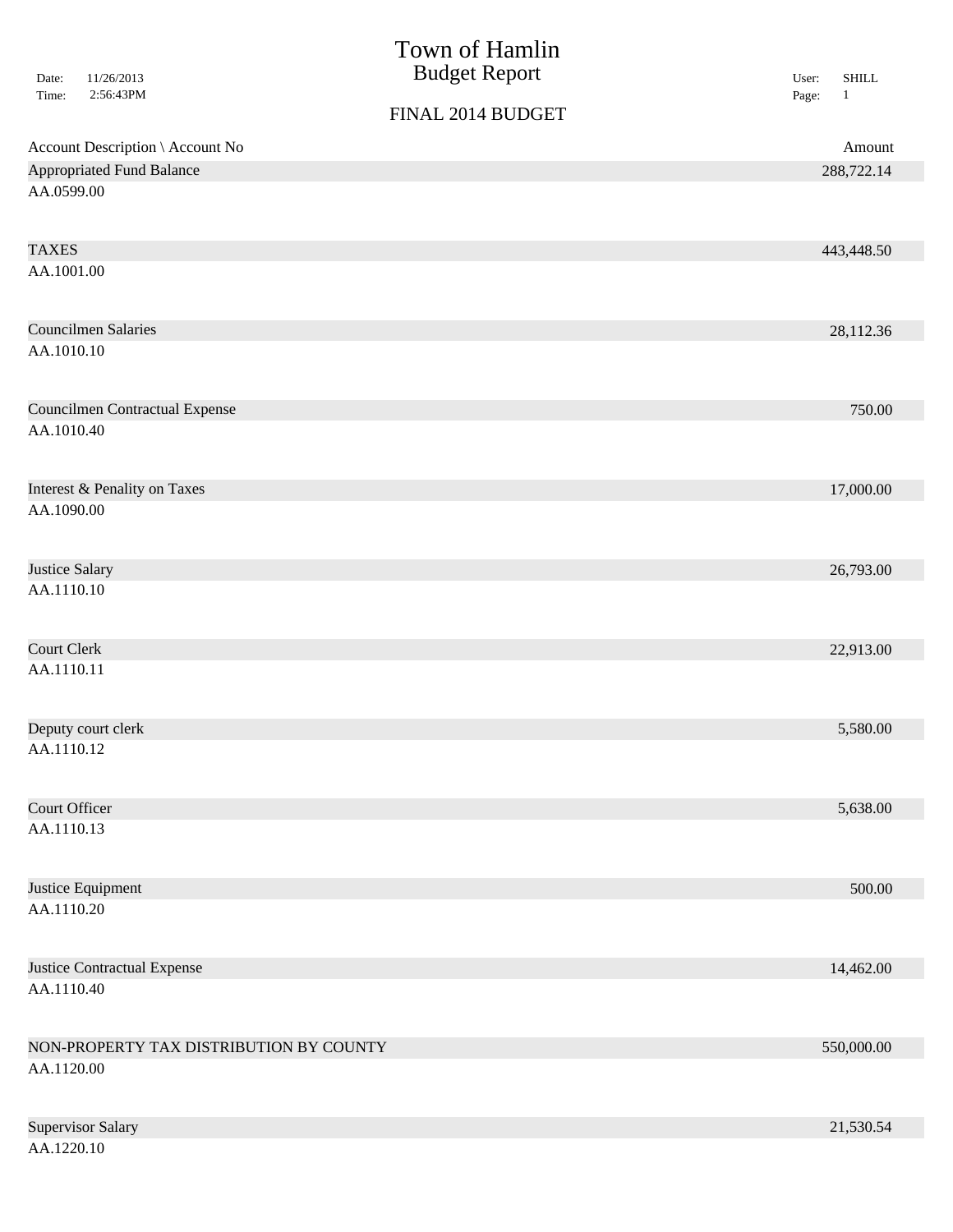| 11/26/2013<br>Date:<br>Time:<br>2:56:43PM | Town of Hamlin<br><b>Budget Report</b> | <b>SHILL</b><br>User:<br>$\overline{c}$<br>Page: |  |
|-------------------------------------------|----------------------------------------|--------------------------------------------------|--|
|                                           | FINAL 2014 BUDGET                      |                                                  |  |
| Account Description \ Account No          |                                        | Amount                                           |  |
| Deputy Supervisor                         |                                        | 1,200.00                                         |  |
| AA.1220.12                                |                                        |                                                  |  |
| <b>Supervisor Equipment</b>               |                                        | 200.00                                           |  |
| AA.1220.20                                |                                        |                                                  |  |
| <b>Supervisor Contractual Expense</b>     |                                        | 8,410.00                                         |  |
| AA.1220.40                                |                                        |                                                  |  |
| <b>Clerk Fees</b>                         |                                        | 13,042.00                                        |  |
| AA.1255.00                                |                                        |                                                  |  |
| <b>Independent Auditing</b>               |                                        | 10,000.00                                        |  |
| AA.1320.40                                |                                        |                                                  |  |
| Tax Collection Salary                     |                                        | 4,406.00                                         |  |
| AA.1330.10                                |                                        |                                                  |  |
| <b>Tax Collection Equipment</b>           |                                        | 100.00                                           |  |
| AA.1330.20                                |                                        |                                                  |  |
| <b>Tax Collection Contractual Expense</b> |                                        | 1,500.00                                         |  |
| AA.1330.40                                |                                        |                                                  |  |
| <b>Assessor Salary</b>                    |                                        | 32,000.00                                        |  |
| AA.1355.10                                |                                        |                                                  |  |
| Clerk to the Assesor Salary               |                                        | 10,432.00                                        |  |
| AA.1355.11                                |                                        |                                                  |  |
| <b>Assessor Contractual Expense</b>       |                                        | 4,600.00                                         |  |
| AA.1355.40                                |                                        |                                                  |  |
| Town Clerk Salary                         |                                        | 40,714.00                                        |  |
| AA.1410.10                                |                                        |                                                  |  |
| <b>Town Clerical Salary</b>               |                                        | 500.00                                           |  |
| AA.1410.11                                |                                        |                                                  |  |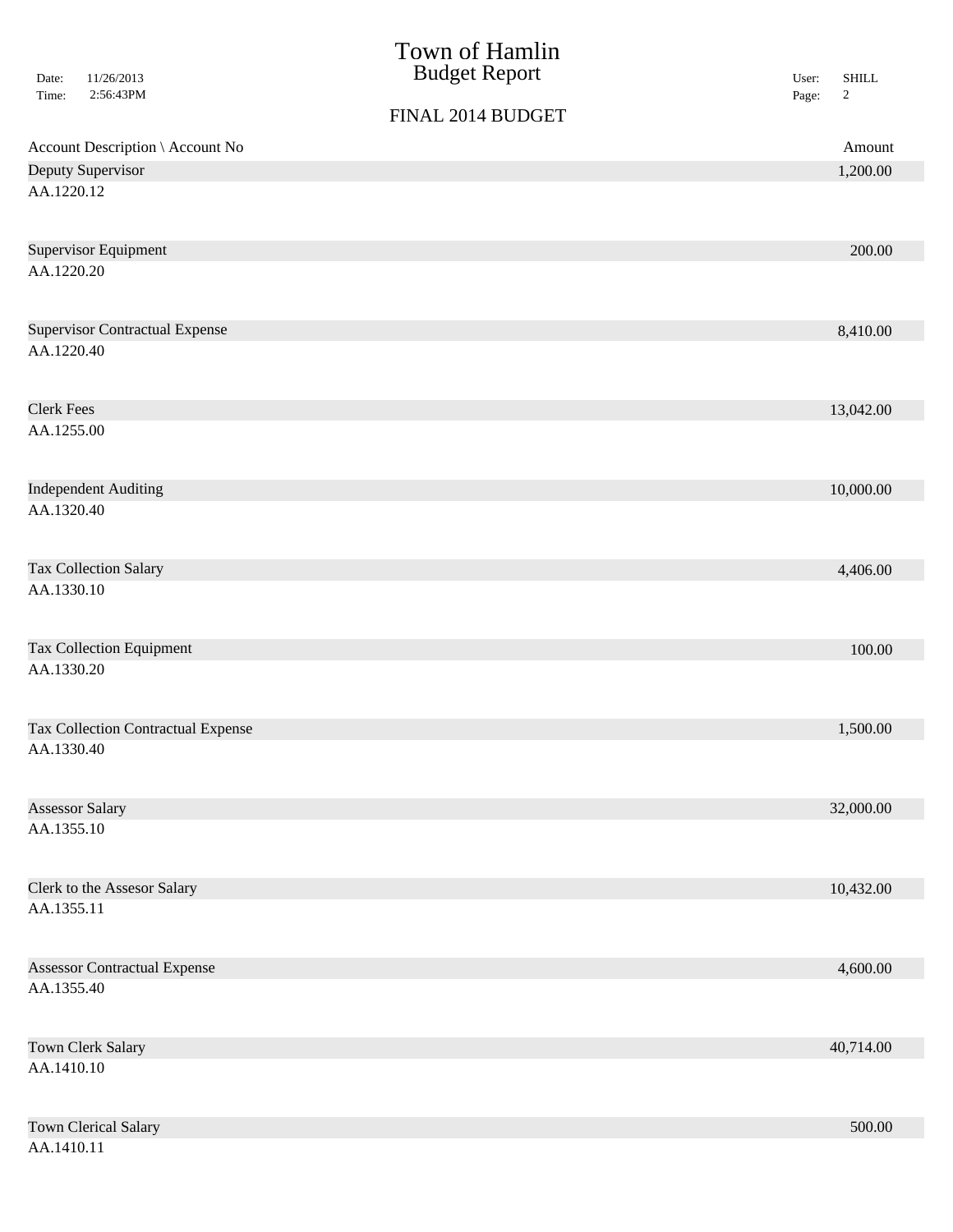|                                                | Town of Hamlin       |                                      |
|------------------------------------------------|----------------------|--------------------------------------|
| 11/26/2013<br>Date:                            | <b>Budget Report</b> | <b>SHILL</b><br>User:                |
| 2:56:43PM<br>Time:                             |                      | $\ensuremath{\mathfrak{Z}}$<br>Page: |
|                                                | FINAL 2014 BUDGET    |                                      |
| Account Description \ Account No               |                      | Amount                               |
| Deputy Town Clerk Salary                       |                      | 26,079.00                            |
| AA.1410.30                                     |                      |                                      |
| <b>Town Clerk Contractual Expense</b>          |                      | 8,745.00                             |
| AA.1410.40                                     |                      |                                      |
| <b>Attorney Salary</b>                         |                      | 31,000.00                            |
| AA.1420.10                                     |                      |                                      |
| Litigation                                     |                      | 10,000.00                            |
| AA.1420.30                                     |                      |                                      |
| <b>Accounting Salary</b>                       |                      | 33,950.00                            |
| AA.1430.10                                     |                      |                                      |
| Clerk to the Supervisor                        |                      | 13,142.00                            |
| AA.1430.11                                     |                      |                                      |
| <b>Accounting Equipment</b>                    |                      | 700.00                               |
| AA.1430.20                                     |                      |                                      |
| <b>Accounting Contractual Expense</b>          |                      | 7,000.00                             |
| AA.1430.40                                     |                      |                                      |
| <b>Engineer Expense</b>                        |                      | 13,000.00                            |
| AA.1440.40                                     |                      |                                      |
| <b>Election Inspectors Salary</b>              |                      | 12,501.00                            |
| AA.1450.10                                     |                      |                                      |
| <b>Election Inspectors Contractual Expense</b> |                      | 1,100.00                             |
| AA.1450.40                                     |                      |                                      |
| <b>Ethics Bd Contractual Expense</b>           |                      | $100.00\,$                           |
| AA.1470.40                                     |                      |                                      |
| Dog Control Fees                               |                      | 4,000.00                             |
| AA.1550.00                                     |                      |                                      |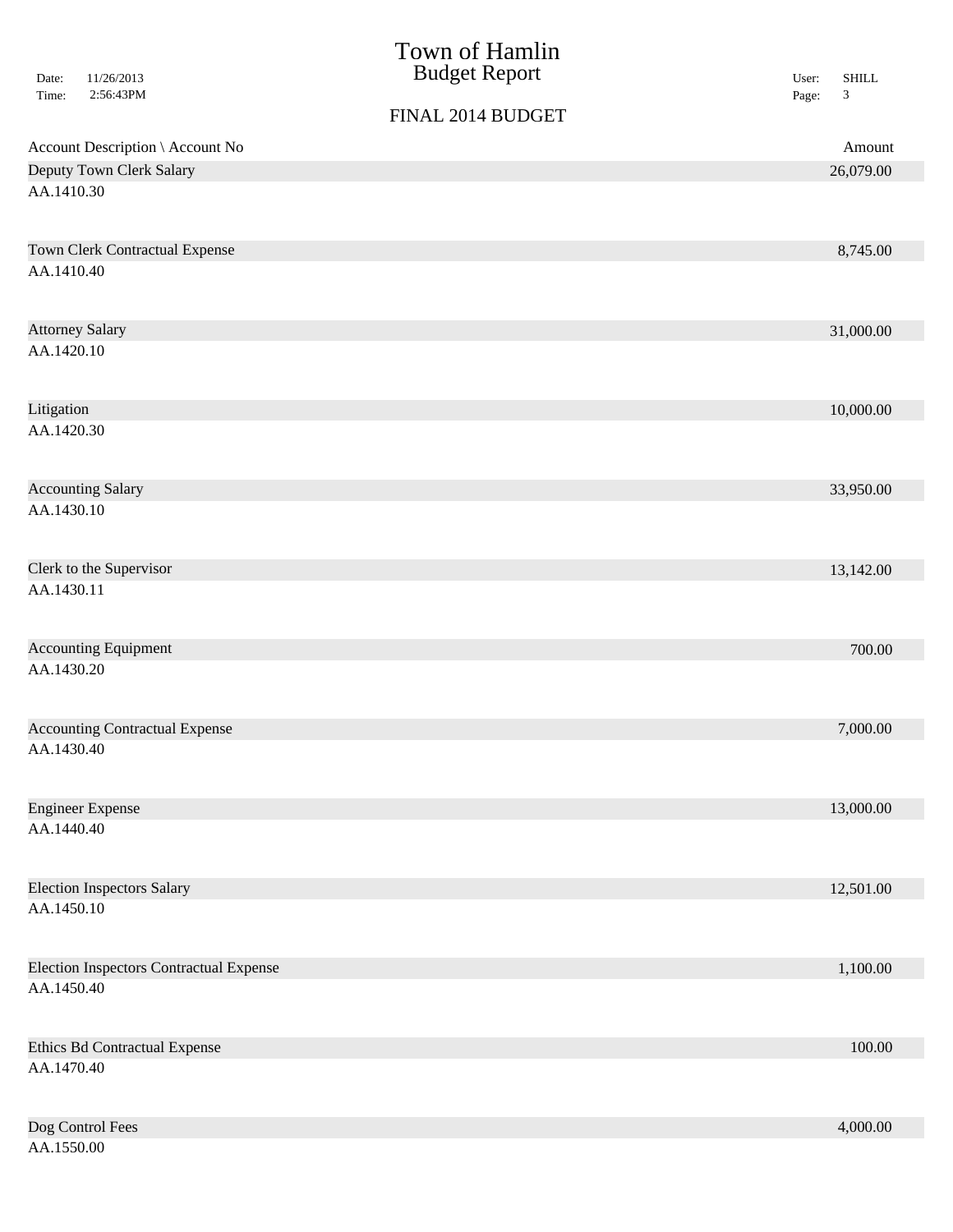| Date:        | 11/26/2013                       | Town of Hamlin<br><b>Budget Report</b> | User: | <b>SHILL</b>   |
|--------------|----------------------------------|----------------------------------------|-------|----------------|
| Time:        | 2:56:43PM                        | FINAL 2014 BUDGET                      | Page: | $\overline{4}$ |
|              | Account Description \ Account No |                                        |       | Amount         |
|              | <b>Library Fines</b>             |                                        |       | 9,000.00       |
| AA.1550.10   |                                  |                                        |       |                |
|              | <b>Safety Inspection Fees</b>    |                                        |       | 2,500.00       |
| AA.1560.00   |                                  |                                        |       |                |
|              | <b>Central Services</b>          |                                        |       | 40,900.00      |
| AA.1610.40   |                                  |                                        |       |                |
|              | Town Hall Salary                 |                                        |       | 16,000.00      |
| AA.1620.10   |                                  |                                        |       |                |
|              | Town Hall Equipment              |                                        |       | 500.00         |
| AA.1620.20   |                                  |                                        |       |                |
|              | Town Hall Contractual Expense    |                                        |       | 30,230.00      |
| AA.1620.40   |                                  |                                        |       |                |
|              | <b>Central Printing</b>          |                                        |       | 3,500.00       |
| AA.1670.20   |                                  |                                        |       |                |
|              | Mailing & Printing               |                                        |       | 17,000.00      |
| AA.1670.40   |                                  |                                        |       |                |
|              | Unallocated Insurance payment    |                                        |       | 52,000.00      |
| AA.1910.40   |                                  |                                        |       |                |
|              | Municipal Association dues       |                                        |       | 1,100.00       |
| AA.1920.20   |                                  |                                        |       |                |
| <b>Taxes</b> |                                  |                                        |       | 1,100.00       |
| AA.1950.40   |                                  |                                        |       |                |
| Contingent   |                                  |                                        |       | 15,000.00      |
| AA.1990.40   |                                  |                                        |       |                |
|              | Town Hall Fuel                   |                                        |       | 11,000.00      |
| AA.2000.40   |                                  |                                        |       |                |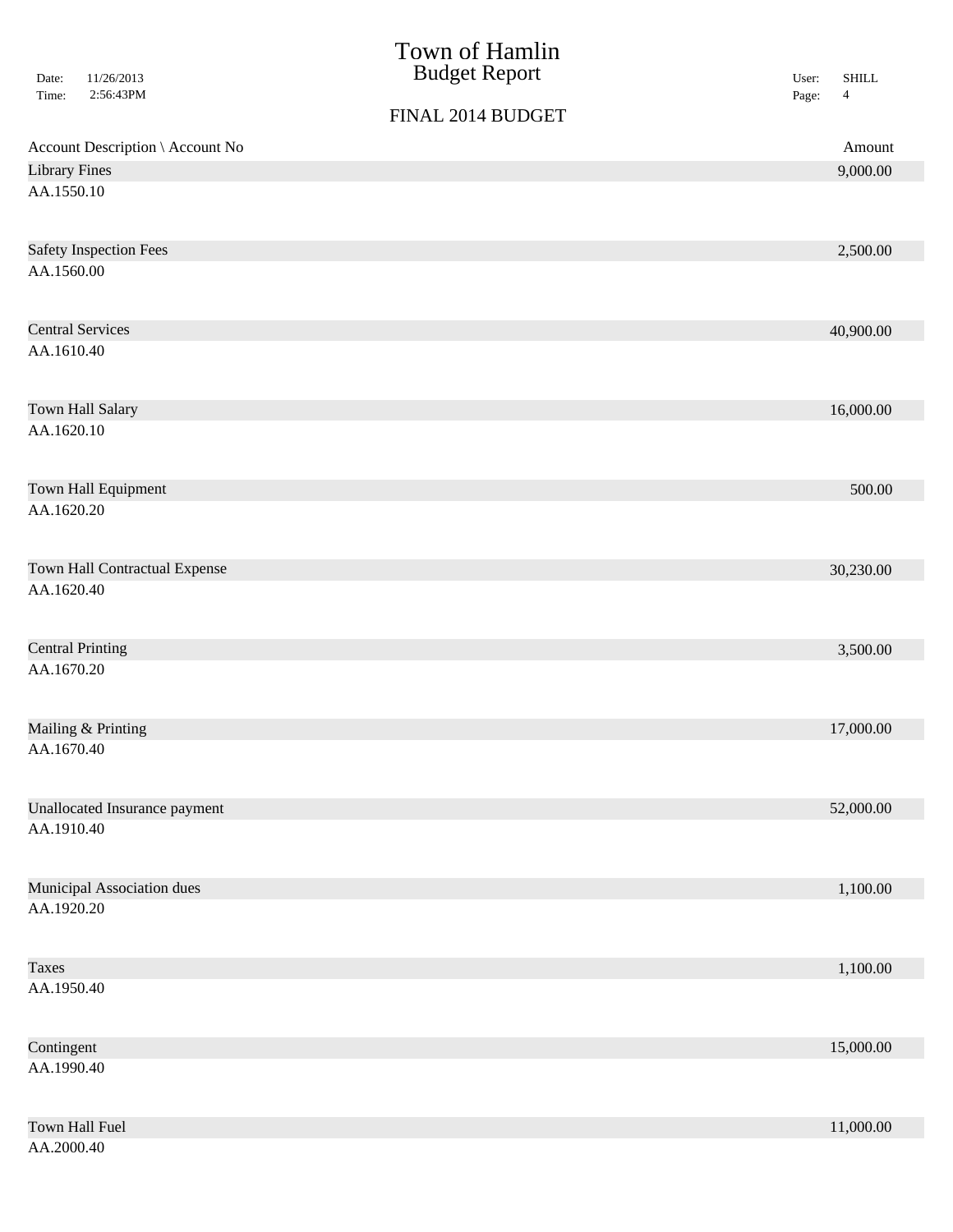| 11/26/2013                       | Town of Hamlin<br><b>Budget Report</b> | $\operatorname{SHILL}$       |
|----------------------------------|----------------------------------------|------------------------------|
| Date:<br>2:56:43PM<br>Time:      |                                        | User:<br>$\sqrt{5}$<br>Page: |
|                                  | FINAL 2014 BUDGET                      |                              |
| Account Description \ Account No |                                        | Amount                       |
| <b>Recreation Charges</b>        |                                        | 93,432.00                    |
| AA.2001.00                       |                                        |                              |
| Town Hall Phone                  |                                        | 10,000.00                    |
| AA.2001.40                       |                                        |                              |
| Town Hall Water                  |                                        | 700.00                       |
| AA.2002.40                       |                                        |                              |
| Town Hall Light                  |                                        | 16,000.00                    |
| AA.2003.40                       |                                        |                              |
| <b>Cell Tower</b>                |                                        | 34,476.00                    |
| AA.2070.00                       |                                        |                              |
| Cable Fee                        |                                        | 80,000.00                    |
| AA.2070.10                       |                                        |                              |
| <b>ESL Fees</b>                  |                                        | 8,526.00                     |
| AA.2070.20                       |                                        |                              |
| <b>Zoning Fees</b>               |                                        | 1,500.00                     |
| AA.2110.00                       |                                        |                              |
| <b>Planning Board Fees</b>       |                                        | 2,500.00                     |
| AA.2115.00                       |                                        |                              |
| Revenues-Cemetery                |                                        | 400.00                       |
| AA.2192.00                       |                                        |                              |
| <b>Interest and Earnings</b>     |                                        | 4,000.00                     |
| AA.2401.00                       |                                        |                              |
| Games of Chance                  |                                        | $100.00\,$                   |
| AA.2530.00                       |                                        |                              |
| Dog Licenses                     |                                        | 13,000.00                    |
| AA.2544.00                       |                                        |                              |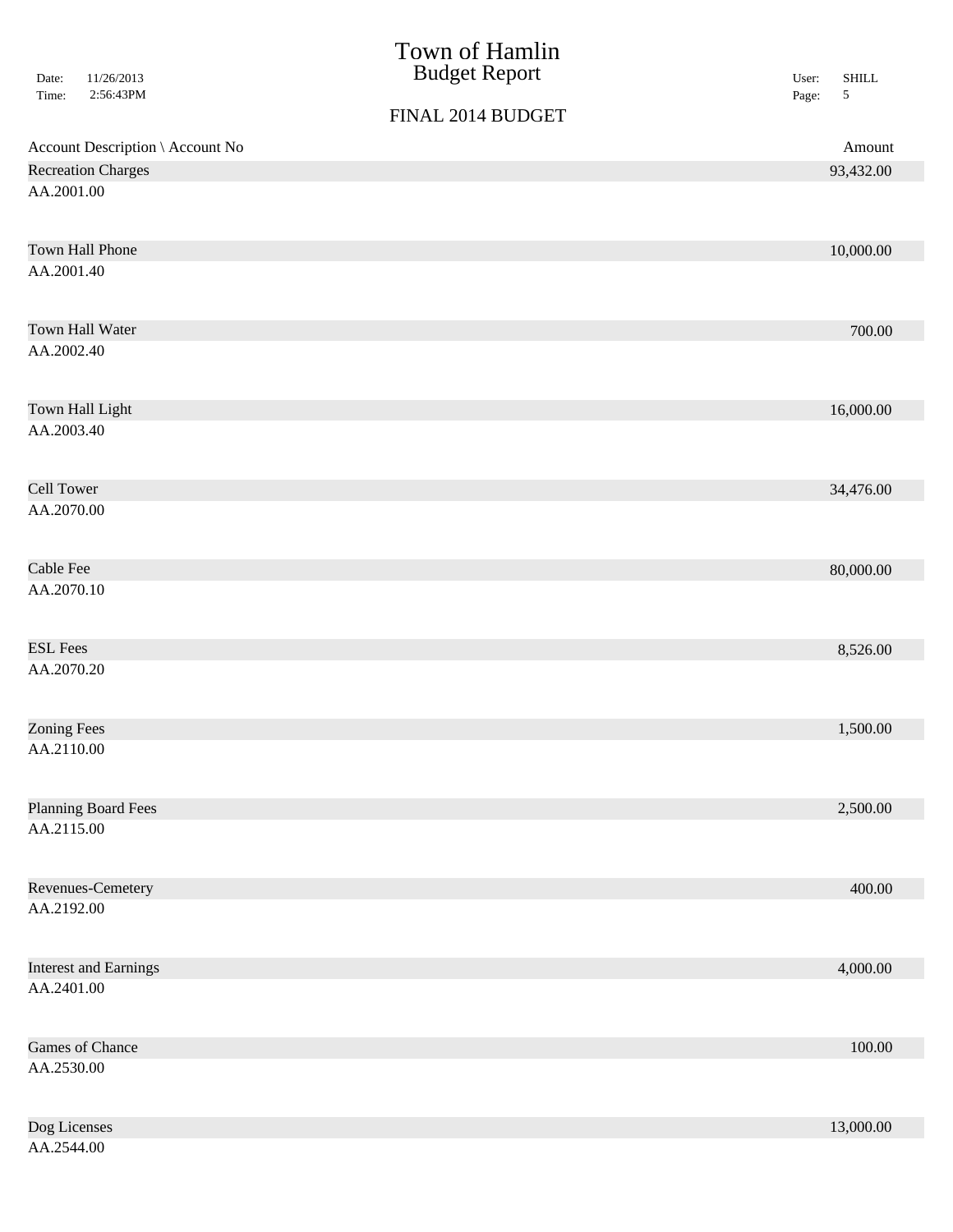|                  |                                       | Town of Hamlin       |       |              |
|------------------|---------------------------------------|----------------------|-------|--------------|
| Date:            | 11/26/2013                            | <b>Budget Report</b> | User: | <b>SHILL</b> |
| Time:            | 2:56:43PM                             | FINAL 2014 BUDGET    | Page: | 6            |
|                  |                                       |                      |       |              |
|                  | Account Description \ Account No      |                      |       | Amount       |
|                  | <b>MARRIAGE LIC</b>                   |                      |       | 750.00       |
| AA.2545.00       |                                       |                      |       |              |
| <b>PERMITS</b>   |                                       |                      |       | 15,000.00    |
| AA.2555.00       |                                       |                      |       |              |
|                  | <b>Fines and Forfeit Bail</b>         |                      |       | 25,000.00    |
| AA.2610.00       |                                       |                      |       |              |
| <b>DOG FINES</b> |                                       |                      |       | 7,000.00     |
| AA.2611.00       |                                       |                      |       |              |
|                  | <b>Historical Books and Maps</b>      |                      |       | 400.00       |
| AA.2770.00       |                                       |                      |       |              |
|                  | <b>ENGINEER FEES</b>                  |                      |       | 13,000.00    |
| AA.2770.02       |                                       |                      |       |              |
|                  | Reimbursement of Election Inspectors  |                      |       | 12,501.00    |
| AA.2770.10       |                                       |                      |       |              |
|                  | MISC. REFUNDS, GRANTS, REIMBURSE ETC. |                      |       | 2,000.00     |
| AA.2770.12       |                                       |                      |       |              |
|                  | Library grants, refunds, misc         |                      |       | 2,250.00     |
| AA.2770.41       |                                       |                      |       |              |
| Per Capita       |                                       |                      |       | 26,277.00    |
| AA.3001.00       |                                       |                      |       |              |
| Mortage Tax      |                                       |                      |       | 155,000.00   |
| AA.3005.00       |                                       |                      |       |              |
|                  | Fire Marshal Salary                   |                      |       | 7,140.00     |
| AA.3010.10       |                                       |                      |       |              |
|                  | Fire Marshal Contractual Expense      |                      |       | 1,300.00     |
| AA.3010.40       |                                       |                      |       |              |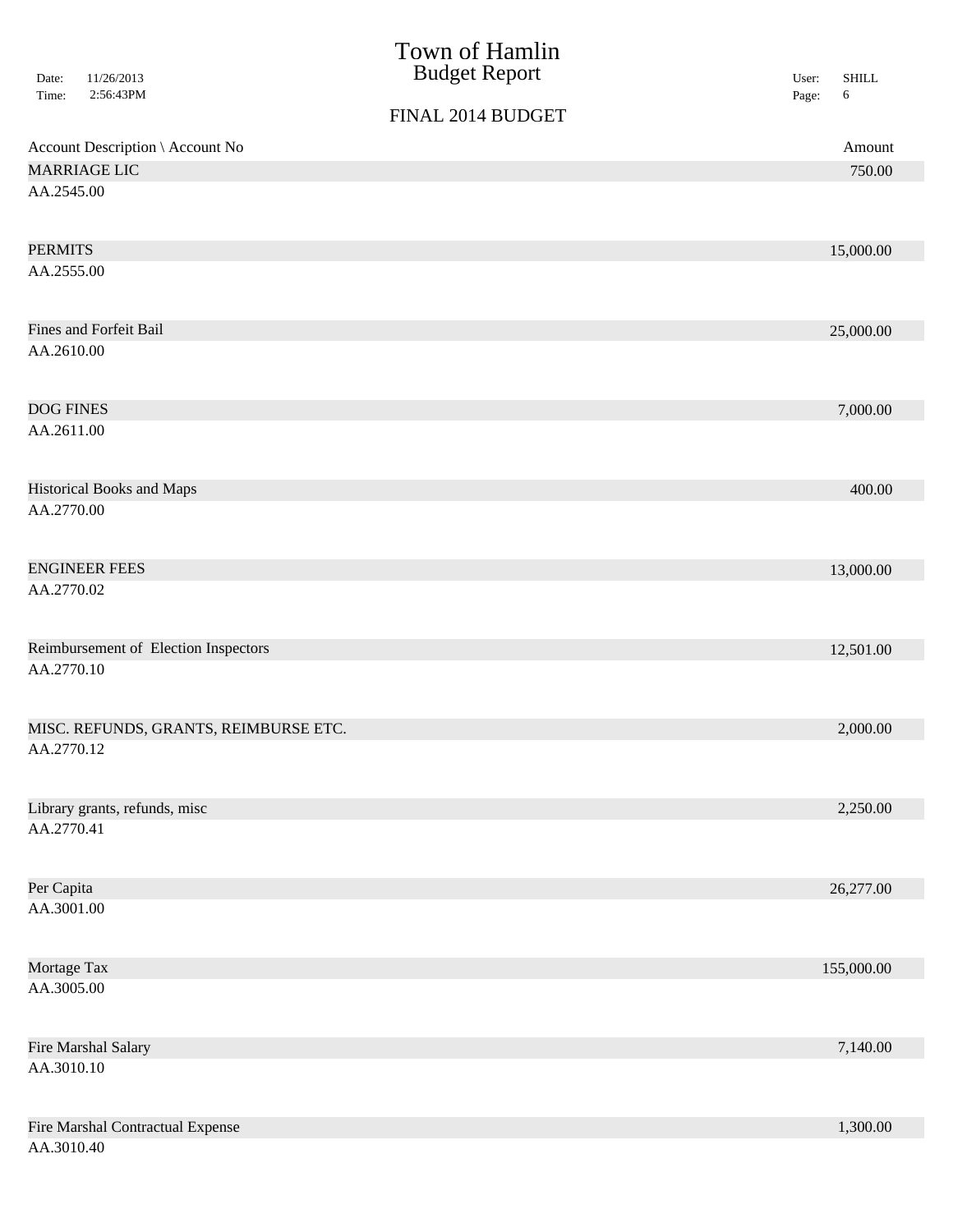| 11/26/2013<br>Date:<br>2:56:43PM<br>Time:      | Town of Hamlin<br><b>Budget Report</b> | <b>SHILL</b><br>User:<br>$\tau$<br>Page: |
|------------------------------------------------|----------------------------------------|------------------------------------------|
|                                                | FINAL 2014 BUDGET                      |                                          |
| Account Description \ Account No               |                                        | Amount                                   |
| Real Property Tax                              |                                        | 14,000.00                                |
| AA.3040.00                                     |                                        |                                          |
|                                                |                                        |                                          |
| Signs                                          |                                        | 4,500.00                                 |
| AA.3310.20                                     |                                        |                                          |
| Dog Control Office Salary                      |                                        | 9,364.00                                 |
| AA.3510.10                                     |                                        |                                          |
| <b>Assistant Dog Control Officer</b>           |                                        | 1,020.00                                 |
| AA.3510.11                                     |                                        |                                          |
| Dog Control Officer Equipment                  |                                        | 338.00                                   |
| AA.3510.20                                     |                                        |                                          |
| Dog Control Officer Contractual Expese         |                                        | 9,917.00                                 |
| AA.3510.40                                     |                                        |                                          |
| <b>Board of Assessment Salary</b>              |                                        | 400.00                                   |
| AA.3610.10                                     |                                        |                                          |
| <b>Board of Assessment Contractual Expense</b> |                                        | 5,500.00                                 |
| AA.3610.40                                     |                                        |                                          |
| Clerk to the Building Inspector Salary         |                                        | 20,800.00                                |
| AA.3620.12                                     |                                        |                                          |
| <b>Building Inspector Contractual Expense</b>  |                                        | 3,733.00                                 |
| AA.3620.40                                     |                                        |                                          |
| <b>Building Inspector Contractual Fee</b>      |                                        | 36,588.00                                |
| AA.3620.41                                     |                                        |                                          |
| Youth Programs                                 |                                        | 2,163.00                                 |
| AA.3820.00                                     |                                        |                                          |
| Other Public Safety                            |                                        | 3,000.00                                 |
| AA.3989.40                                     |                                        |                                          |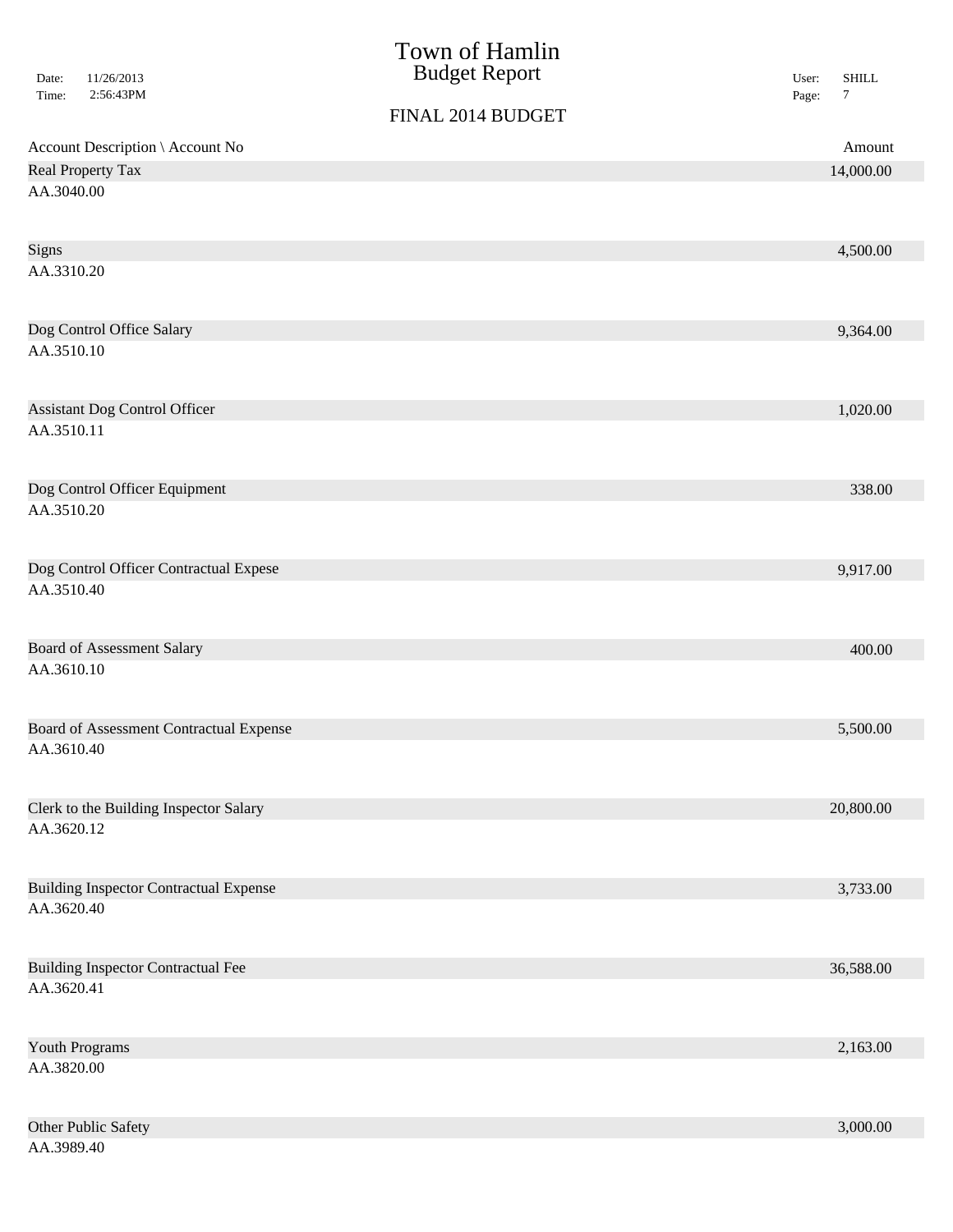| Date:<br>Time: | 11/26/2013<br>2:56:43PM                    | Town of Hamlin<br><b>Budget Report</b> | <b>SHILL</b><br>User:<br>$\,8\,$<br>Page: |
|----------------|--------------------------------------------|----------------------------------------|-------------------------------------------|
|                |                                            | FINAL 2014 BUDGET                      |                                           |
|                | Account Description \ Account No           |                                        | Amount                                    |
| Ambulance      |                                            |                                        | 23,153.00                                 |
| AA.4540.40     |                                            |                                        |                                           |
|                | Highway Superintendent Salary              |                                        | 67,020.00                                 |
| AA.5010.10     |                                            |                                        |                                           |
|                | Deputy Highway Superintendant Salary       |                                        | 2,823.00                                  |
| AA.5010.11     |                                            |                                        |                                           |
|                | Highway Superintendent Contractual Expense |                                        | 2,500.00                                  |
| AA.5010.40     |                                            |                                        |                                           |
|                | Highway Garage Expense                     |                                        | 16,000.00                                 |
| AA.5132.40     |                                            |                                        |                                           |
| AA.5132.50     | Highway Garage Electric                    |                                        | 8,000.00                                  |
|                |                                            |                                        |                                           |
| AA.5132.60     | Highway Garage Heat                        |                                        | 12,000.00                                 |
|                |                                            |                                        |                                           |
|                | Highway Garage Water                       |                                        | 300.00                                    |
| AA.5132.70     |                                            |                                        |                                           |
|                | <b>Highway Garage Phone</b>                |                                        | 1,000.00                                  |
| AA.5132.80     |                                            |                                        |                                           |
|                | <b>Street Lighting</b>                     |                                        | 16,500.00                                 |
| AA.5182.40     |                                            |                                        |                                           |
| Equipment      |                                            |                                        | 8,000.00                                  |
| AA.5410.20     |                                            |                                        |                                           |
|                | Pedestrian Expense                         |                                        | 3,000.00                                  |
| AA.5410.40     |                                            |                                        |                                           |
|                | <b>Country Creek Sidewalk</b>              |                                        | 400.00                                    |

AA.5410.41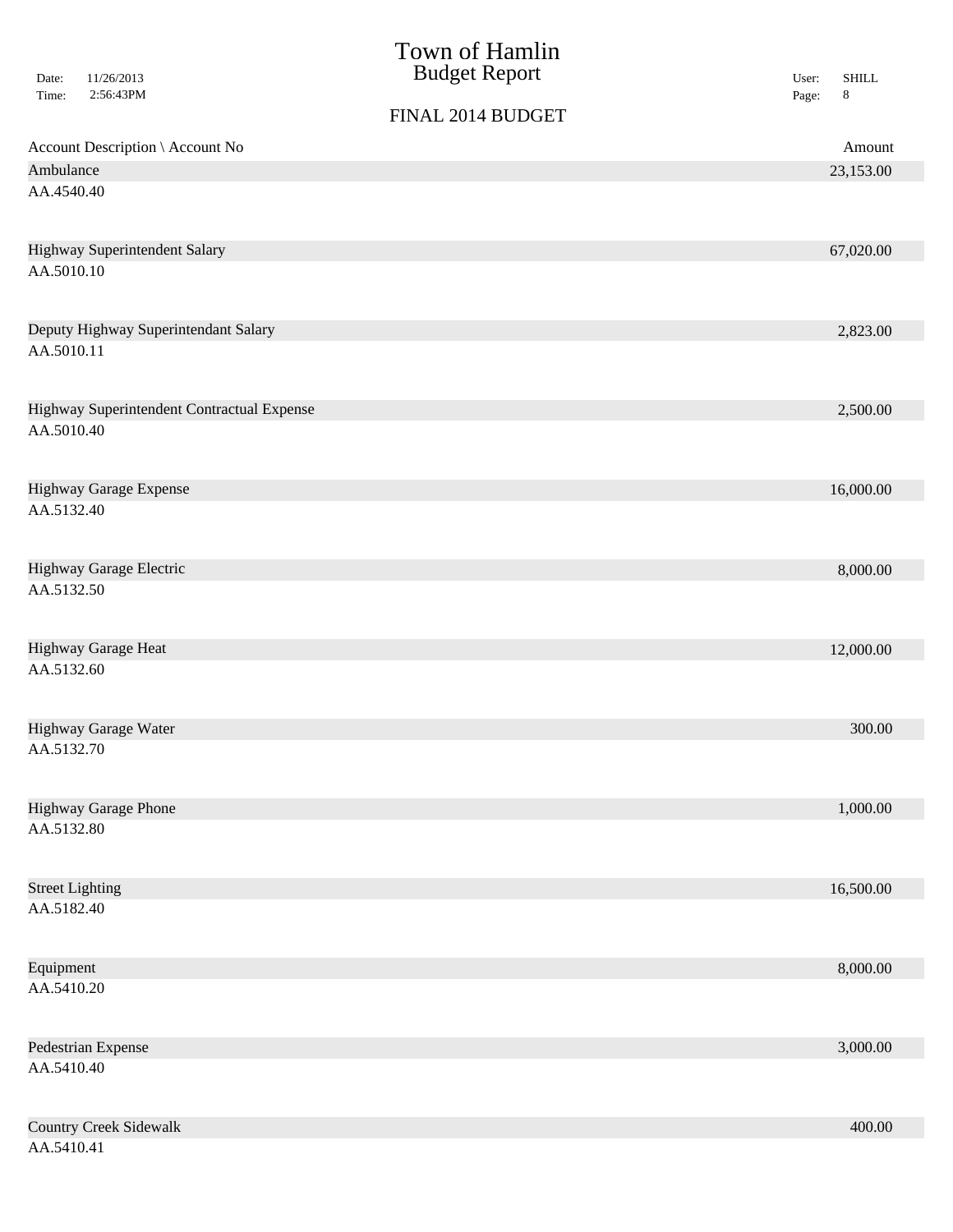|                         |                                                | Town of Hamlin       |       |              |
|-------------------------|------------------------------------------------|----------------------|-------|--------------|
| Date:                   | 11/26/2013                                     | <b>Budget Report</b> | User: | <b>SHILL</b> |
| Time:                   | 2:56:43PM                                      | FINAL 2014 BUDGET    | Page: | 9            |
|                         |                                                |                      |       |              |
|                         | Account Description \ Account No               |                      |       | Amount       |
| Publicity<br>AA.6410.40 |                                                |                      |       | 4,500.00     |
|                         |                                                |                      |       |              |
|                         | Veterans Service-Rent                          |                      |       | 1,000.00     |
| AA.6510.40              |                                                |                      |       |              |
|                         | Program for Aging Expense                      |                      |       | 20,332.00    |
| AA.6772.40              |                                                |                      |       |              |
|                         | <b>Recreation Director Salary</b>              |                      |       | 32,393.00    |
| AA.7020.10              |                                                |                      |       |              |
|                         | Recreation Administrative Assistant            |                      |       | 18,511.00    |
| AA.7020.12              |                                                |                      |       |              |
|                         | <b>Gymnastics Instructor Salary</b>            |                      |       | 3,176.00     |
| AA.7020.13              |                                                |                      |       |              |
|                         | <b>Recreation Program Assistant's Salary</b>   |                      |       | 4,234.00     |
| AA.7020.14              |                                                |                      |       |              |
|                         | Recreation Equipment                           |                      |       | 2,600.00     |
| AA.7020.20              |                                                |                      |       |              |
|                         | <b>Recreation Director Contractual Expense</b> |                      |       | 4,350.00     |
| AA.7020.40              |                                                |                      |       |              |
| Parks Salary            |                                                |                      |       | 20,000.00    |
| AA.7110.10              |                                                |                      |       |              |
|                         | Parks Equipment                                |                      |       | 5,000.00     |
| AA.7110.20              |                                                |                      |       |              |
|                         | <b>Parks Contractual Expense</b>               |                      |       | 20,000.00    |
| AA.7110.40              |                                                |                      |       |              |
|                         | Playgound & Recreation Salary                  |                      |       | 44,249.00    |
| AA.7140.10              |                                                |                      |       |              |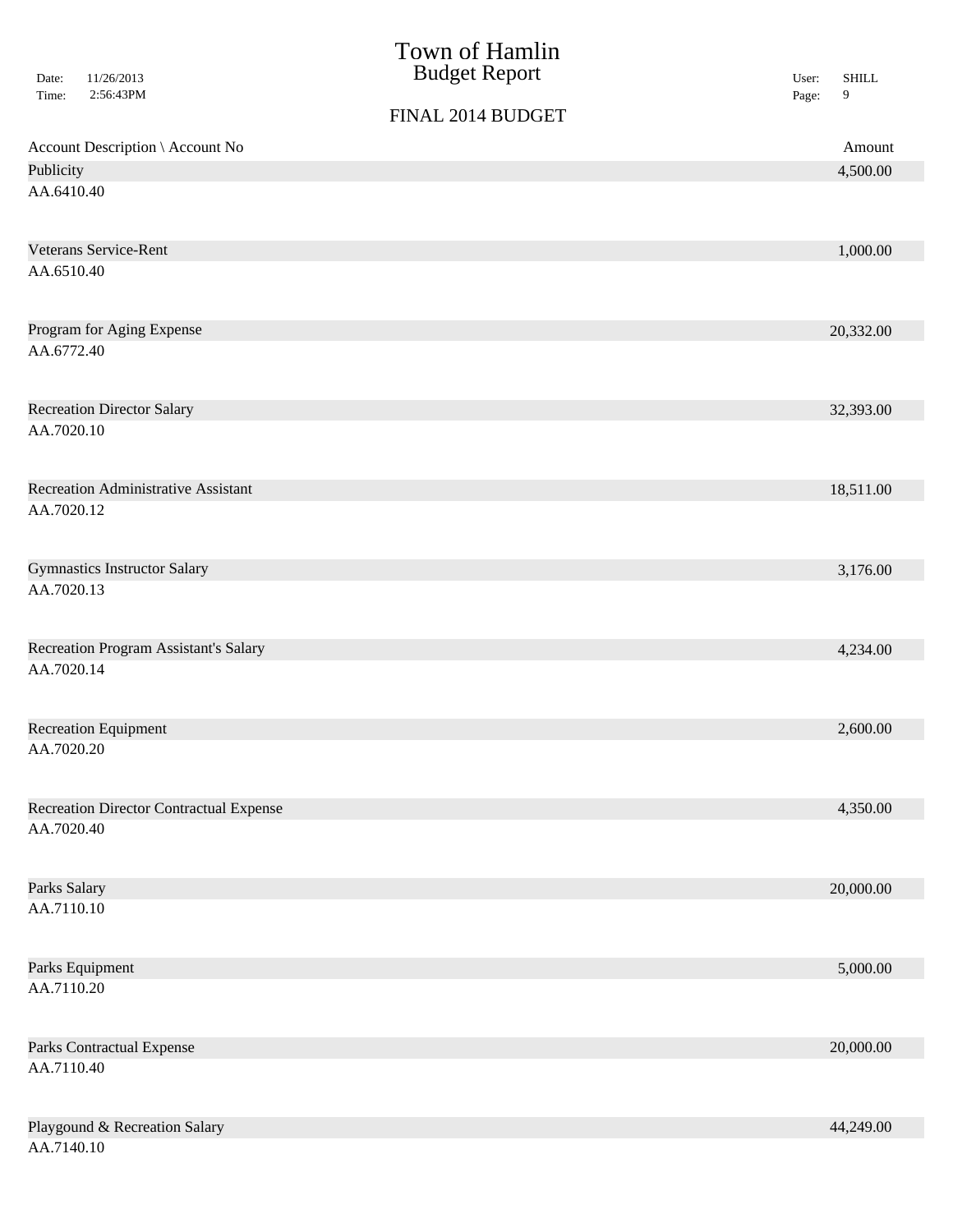| 11/26/2013<br>Date:<br>Time:<br>2:56:43PM          | Town of Hamlin<br><b>Budget Report</b> | <b>SHILL</b><br>User:<br>$10\,$<br>Page: |
|----------------------------------------------------|----------------------------------------|------------------------------------------|
|                                                    | FINAL 2014 BUDGET                      |                                          |
| Account Description \ Account No                   |                                        | Amount                                   |
| Playground and Rec Equipment                       |                                        | 7,400.00                                 |
| AA.7140.20                                         |                                        |                                          |
| Playground & Rec Contractual Expense<br>AA.7140.40 |                                        | 50,499.00                                |
| Cable Special Projects Account                     |                                        | 80,000.00                                |
| AA.7150.44                                         |                                        |                                          |
| Youth Salary                                       |                                        | 2,760.00                                 |
| AA.7310.10                                         |                                        |                                          |
| Youth Expense                                      |                                        | 4,210.00                                 |
| AA.7310.40                                         |                                        |                                          |
| <b>Library Salaries</b>                            |                                        | 106,280.00                               |
| AA.7410.10                                         |                                        |                                          |
| Library Equipment                                  |                                        | 1,100.00                                 |
| AA.7410.20                                         |                                        |                                          |
| <b>Library Contractual Expense</b>                 |                                        | 92,194.00                                |
| AA.7410.40                                         |                                        |                                          |
| Historian Salary                                   |                                        | 5,822.34                                 |
| AA.7510.10                                         |                                        |                                          |
| Clerk to the Historian                             |                                        | 300.00                                   |
| AA.7510.11                                         |                                        |                                          |
| Historian Contractual Expense                      |                                        | 2,550.00                                 |
| AA.7510.40                                         |                                        |                                          |
| <b>History Property Salary</b>                     |                                        | 1,150.00                                 |
| AA.7520.10                                         |                                        |                                          |
| <b>History Property Equpment</b><br>AA.7520.20     |                                        | 250.00                                   |
|                                                    |                                        |                                          |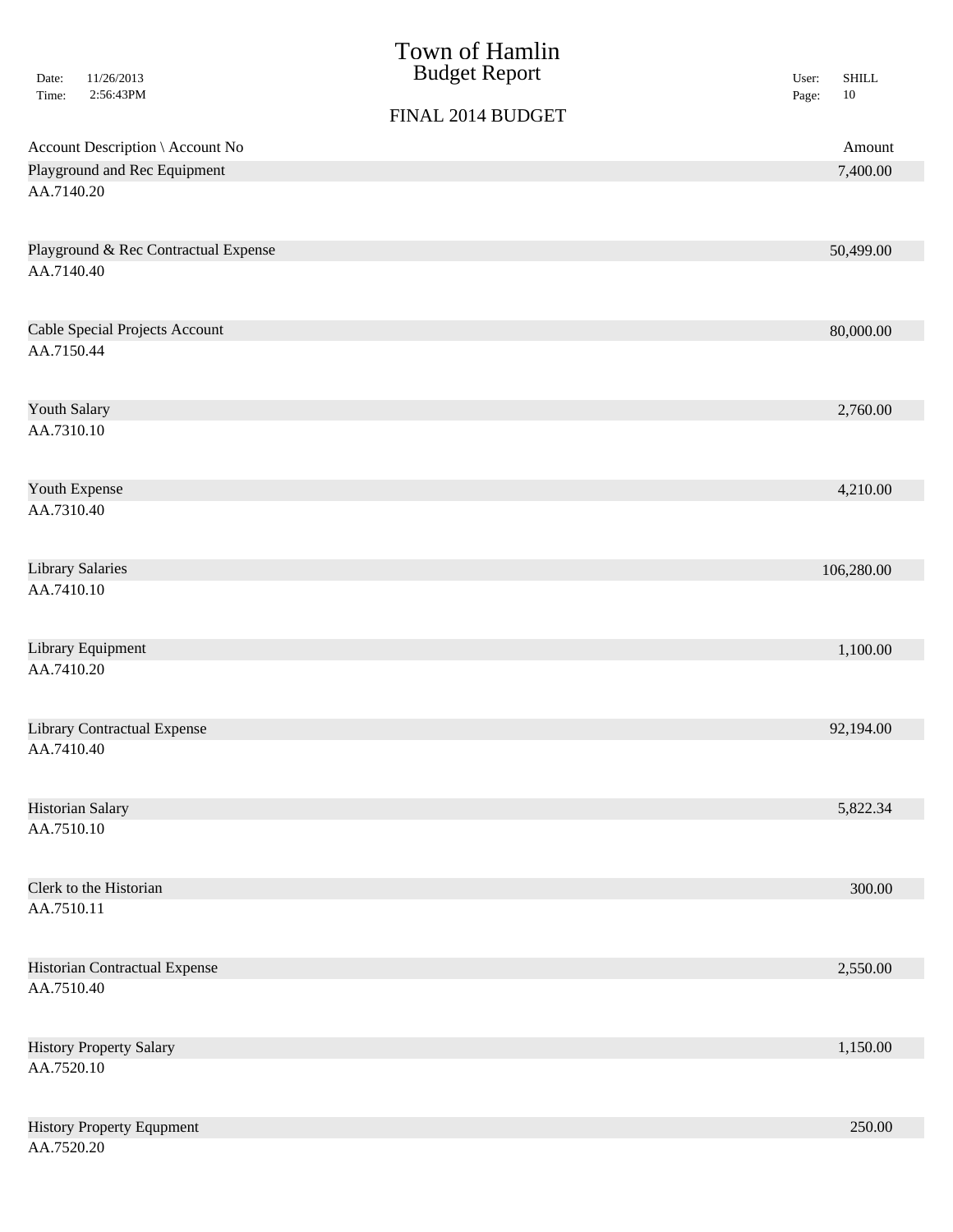|                                                 | Town of Hamlin<br><b>Budget Report</b> |                |                    |
|-------------------------------------------------|----------------------------------------|----------------|--------------------|
| 11/26/2013<br>Date:<br>2:56:43PM<br>Time:       |                                        | User:<br>Page: | <b>SHILL</b><br>11 |
|                                                 | FINAL 2014 BUDGET                      |                |                    |
| Account Description \ Account No                |                                        |                | Amount             |
| <b>History Property Contractual Expense</b>     |                                        |                | 9,150.00           |
| AA.7520.40                                      |                                        |                |                    |
|                                                 |                                        |                |                    |
| Celebrations<br>AA.7550.10                      |                                        |                | 2,000.00           |
|                                                 |                                        |                |                    |
| <b>Celebrations Contractual Expense</b>         |                                        |                | 3,000.00           |
| AA.7550.40                                      |                                        |                |                    |
|                                                 |                                        |                |                    |
| <b>Adult Rec Salary</b>                         |                                        |                | 4,335.00           |
| AA.7620.10                                      |                                        |                |                    |
| <b>Adult Recreation Equipment</b>               |                                        |                | 305.00             |
| AA.7620.20                                      |                                        |                |                    |
|                                                 |                                        |                |                    |
| <b>Adult Rec Contractual Expense</b>            |                                        |                | 8,133.00           |
| AA.7620.40                                      |                                        |                |                    |
| Zoning Board Chairman                           |                                        |                | 2,765.00           |
| AA.8010.10                                      |                                        |                |                    |
|                                                 |                                        |                |                    |
| Zoning Board members                            |                                        |                | 5,772.40           |
| AA.8010.11                                      |                                        |                |                    |
|                                                 |                                        |                |                    |
| <b>Attorney to Support Boards</b><br>AA.8010.12 |                                        |                | 3,547.00           |
|                                                 |                                        |                |                    |
| Zoning Board Equpment                           |                                        |                | 500.00             |
| AA.8010.20                                      |                                        |                |                    |
|                                                 |                                        |                |                    |
| Zoning Board Contractual Expense<br>AA.8010.40  |                                        |                | 982.00             |
|                                                 |                                        |                |                    |
| Planning Board Chairman                         |                                        |                | 2,765.00           |
| AA.8020.10                                      |                                        |                |                    |
|                                                 |                                        |                |                    |
| Planning Board members<br>AA.8020.11            |                                        |                | 8,659.00           |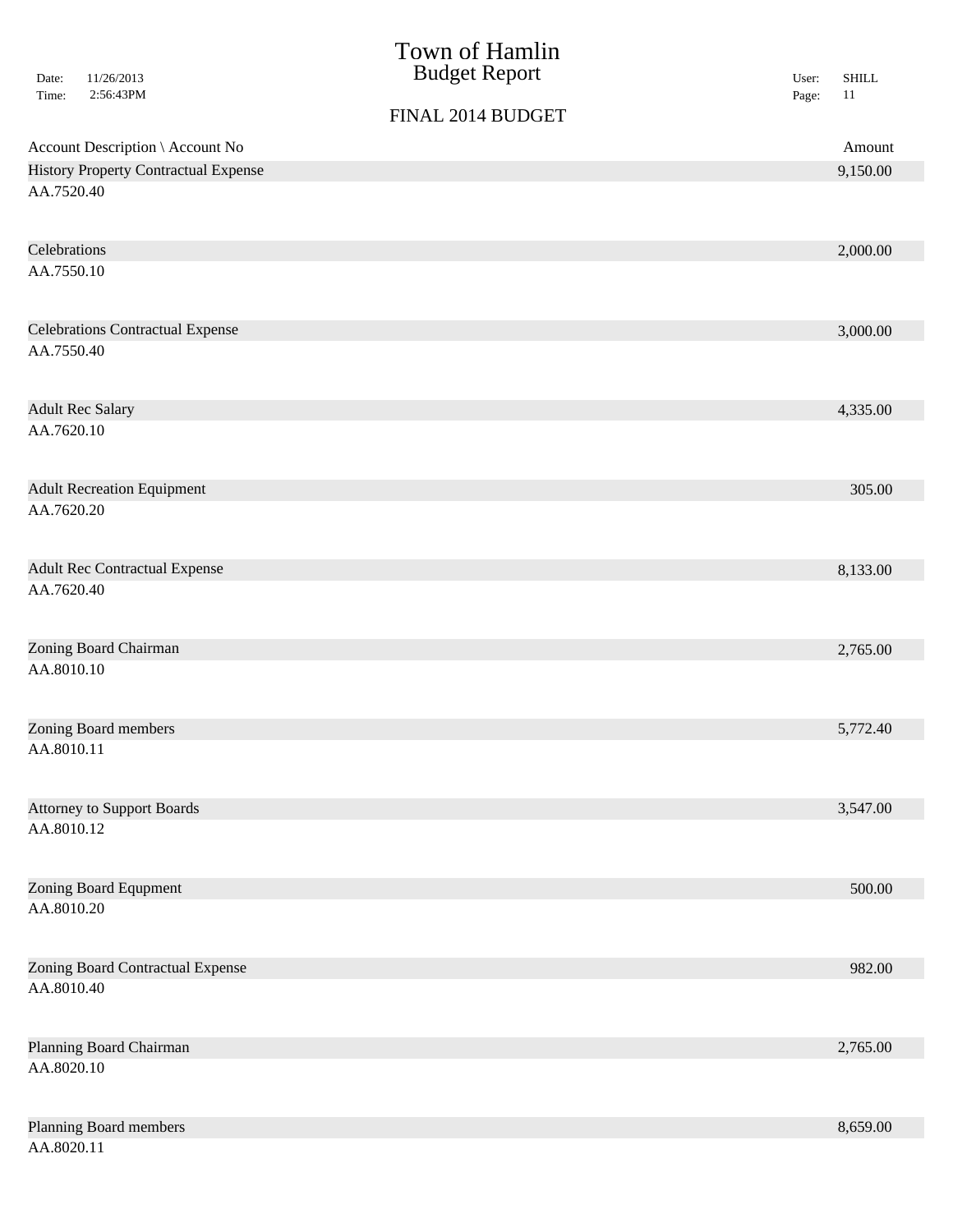|                                                             | Town of Hamlin       |       |                        |
|-------------------------------------------------------------|----------------------|-------|------------------------|
| 11/26/2013<br>Date:<br>2:56:43PM<br>Time:                   | <b>Budget Report</b> | User: | <b>SHILL</b><br>$12\,$ |
|                                                             | FINAL 2014 BUDGET    | Page: |                        |
| Account Description \ Account No                            |                      |       | Amount                 |
| <b>Support Board Attorney</b>                               |                      |       | 3,547.00               |
| AA.8020.12                                                  |                      |       |                        |
| <b>Planning Board Equipment</b>                             |                      |       | 500.00                 |
| AA.8020.20                                                  |                      |       |                        |
| Planning Board Contractual Expense                          |                      |       | 910.00                 |
| AA.8020.40                                                  |                      |       |                        |
| <b>Refuse Salary</b>                                        |                      |       | 24,000.00              |
| AA.8160.10                                                  |                      |       |                        |
| <b>REFUSE EQUIPMENT</b>                                     |                      |       | 4,500.00               |
| AA.8160.20                                                  |                      |       |                        |
| <b>Refuse Contractual Expense</b>                           |                      |       | 17,000.00              |
| AA.8160.40                                                  |                      |       |                        |
| <b>DRAINAGE SALARY</b>                                      |                      |       | 3,000.00               |
| AA.8540.10                                                  |                      |       |                        |
| Drainage equipment                                          |                      |       | 12,000.00              |
| AA.8540.20                                                  |                      |       |                        |
| Drainage Expense                                            |                      |       | 15,000.00              |
| AA.8540.40                                                  |                      |       |                        |
| <b>Conservation Board Chairman</b>                          |                      |       | 2,765.00               |
| AA.8710.10                                                  |                      |       |                        |
| <b>Conservation Board members</b>                           |                      |       | 8,659.00               |
| AA.8710.11                                                  |                      |       |                        |
| <b>Conservation Board Equpment</b>                          |                      |       | 500.00                 |
| AA.8710.20                                                  |                      |       |                        |
| <b>Conservation Board Contractual Expense</b><br>AA.8710.40 |                      |       | 2,682.00               |
|                                                             |                      |       |                        |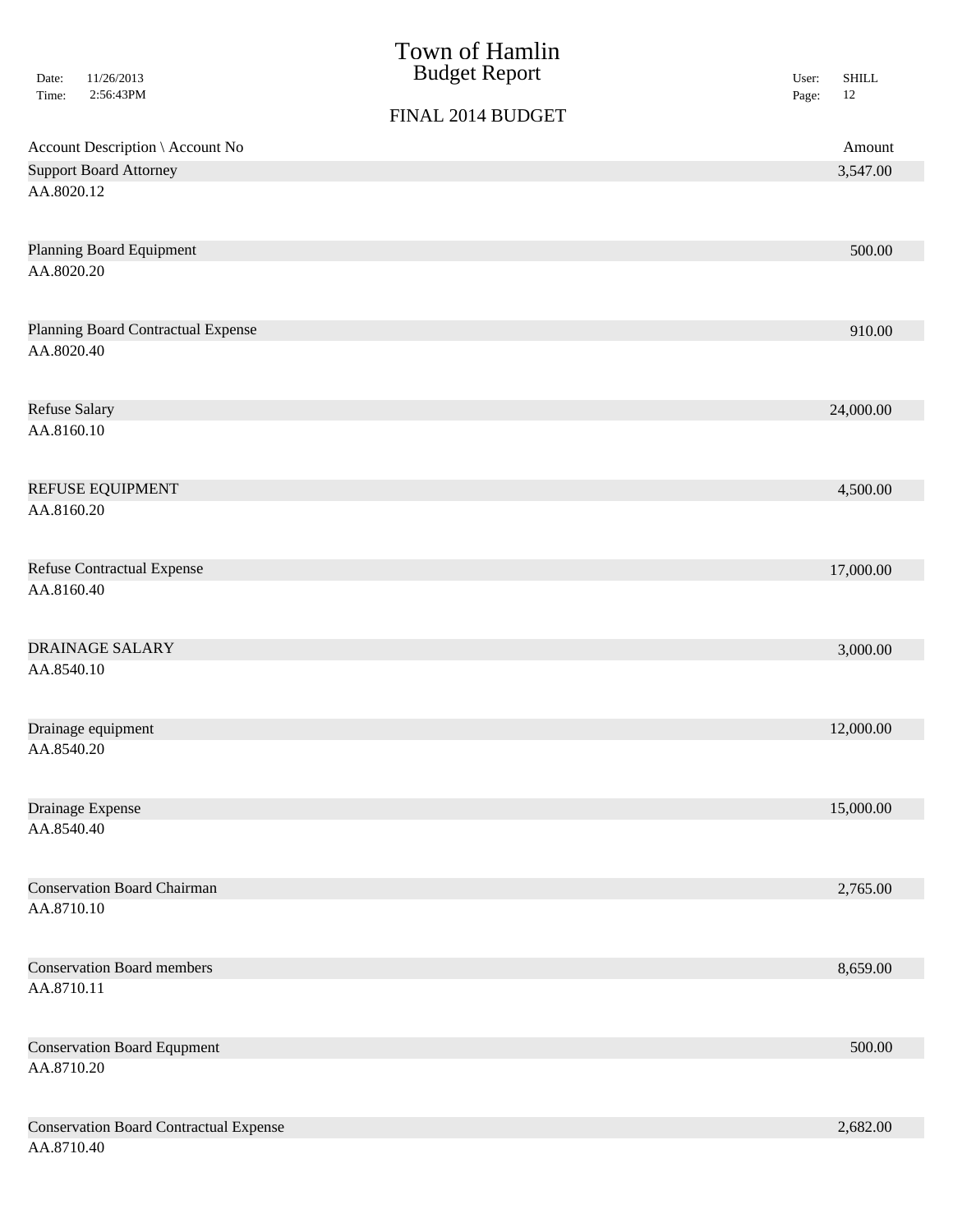| Date:<br>Time:  | 11/26/2013<br>2:56:43PM            | Town of Hamlin<br><b>Budget Report</b><br>FINAL 2014 BUDGET | <b>SHILL</b><br>User:<br>13<br>Page: |
|-----------------|------------------------------------|-------------------------------------------------------------|--------------------------------------|
|                 | Account Description \ Account No   |                                                             | Amount                               |
| Cemeteries      |                                    |                                                             | 2,500.00                             |
| AA.8810.10      |                                    |                                                             |                                      |
|                 | Cemetery equipment                 |                                                             | 300.00                               |
| AA.8810.20      |                                    |                                                             |                                      |
|                 | Contractual expense for cemeteries |                                                             | 1,000.00                             |
| AA.8810.40      |                                    |                                                             |                                      |
|                 | <b>NYS Retirement</b>              |                                                             | 109,967.00                           |
| AA.9010.80      |                                    |                                                             |                                      |
| Social Security |                                    |                                                             | 45,900.00                            |
| AA.9030.80      |                                    |                                                             |                                      |
| Compensation    |                                    |                                                             | 22,880.00                            |
| AA.9040.80      |                                    |                                                             |                                      |
|                 | <b>Unemployment Insurance</b>      |                                                             | 500.00                               |
| AA.9050.80      |                                    |                                                             |                                      |
|                 | Disability Insurance               |                                                             | 3,120.00                             |
| AA.9055.80      |                                    |                                                             |                                      |
|                 | Medical & Dental Insurance         |                                                             | 96,000.00                            |
| AA.9060.80      |                                    |                                                             |                                      |
| Total - AA      |                                    |                                                             | 3,681,975.28                         |
|                 | <b>Appropriated Fund Balance</b>   |                                                             | 10,000.00                            |
| DA.0599.00      |                                    |                                                             |                                      |
| <b>TAXES</b>    |                                    |                                                             | 856,663.00                           |
| DA.1001.00      |                                    |                                                             |                                      |
|                 | Services for Other Governments     |                                                             | 500,000.00                           |
| DA.2300.00      |                                    |                                                             |                                      |

**Interest and Earnings** 1,500.00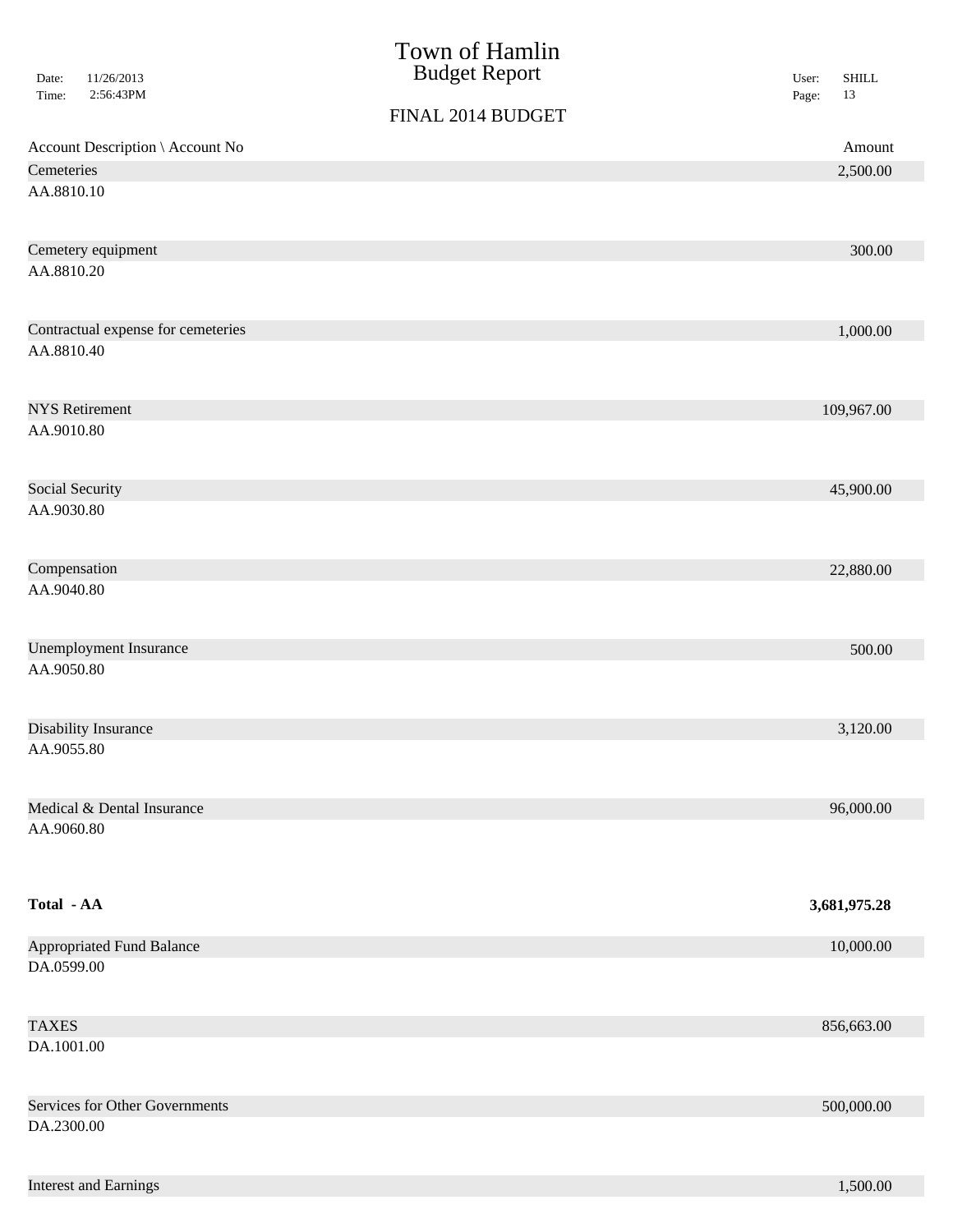| Date:<br>Time:   | 11/26/2013<br>2:56:43PM                   | Town of Hamlin<br><b>Budget Report</b><br>FINAL 2014 BUDGET | <b>SHILL</b><br>User:<br>14<br>Page: |
|------------------|-------------------------------------------|-------------------------------------------------------------|--------------------------------------|
|                  | Account Description \ Account No          |                                                             | Amount                               |
| DA.2401.00       |                                           |                                                             |                                      |
|                  |                                           |                                                             |                                      |
|                  | Rental of Equipment Other Governments     |                                                             | 100,000.00                           |
| DA.2416.00       |                                           |                                                             |                                      |
|                  | Miscellaneous                             |                                                             | 30,000.00                            |
| DA.2770.10       |                                           |                                                             |                                      |
|                  |                                           |                                                             |                                      |
|                  | <b>Interfund Revenues</b>                 |                                                             | 34,900.00                            |
| DA.2801.00       |                                           |                                                             |                                      |
|                  |                                           |                                                             |                                      |
| <b>State Aid</b> |                                           |                                                             | 69,500.00                            |
| DA.3501.00       |                                           |                                                             |                                      |
|                  |                                           |                                                             |                                      |
|                  | <b>General Repairs Salary</b>             |                                                             | 121,244.00                           |
| DA.5110.10       |                                           |                                                             |                                      |
|                  |                                           |                                                             |                                      |
|                  | <b>General Repairs Contractual Expens</b> |                                                             | 200,000.00                           |
| DA.5110.40       |                                           |                                                             |                                      |
|                  |                                           |                                                             |                                      |
|                  | <b>Bridges Capital Outlay</b>             |                                                             | 7,000.00                             |
| DA.5120.20       |                                           |                                                             |                                      |
|                  |                                           |                                                             |                                      |
| DA.5130.20       | Machinery Equipment                       |                                                             | 107,500.00                           |
|                  |                                           |                                                             |                                      |
|                  | <b>Machinery Contractual Expense</b>      |                                                             | 75,000.00                            |
| DA.5130.40       |                                           |                                                             |                                      |
|                  |                                           |                                                             |                                      |
|                  | Misc. Personal Services                   |                                                             | 60,000.00                            |
| DA.5140.10       |                                           |                                                             |                                      |
|                  |                                           |                                                             |                                      |
|                  | Misc Contractual Expense                  |                                                             | 12,000.00                            |
| DA.5140.40       |                                           |                                                             |                                      |
|                  |                                           |                                                             |                                      |
|                  | <b>Snow Removal Personal Services</b>     |                                                             | 84,354.00                            |
| DA.5142.10       |                                           |                                                             |                                      |
|                  |                                           |                                                             |                                      |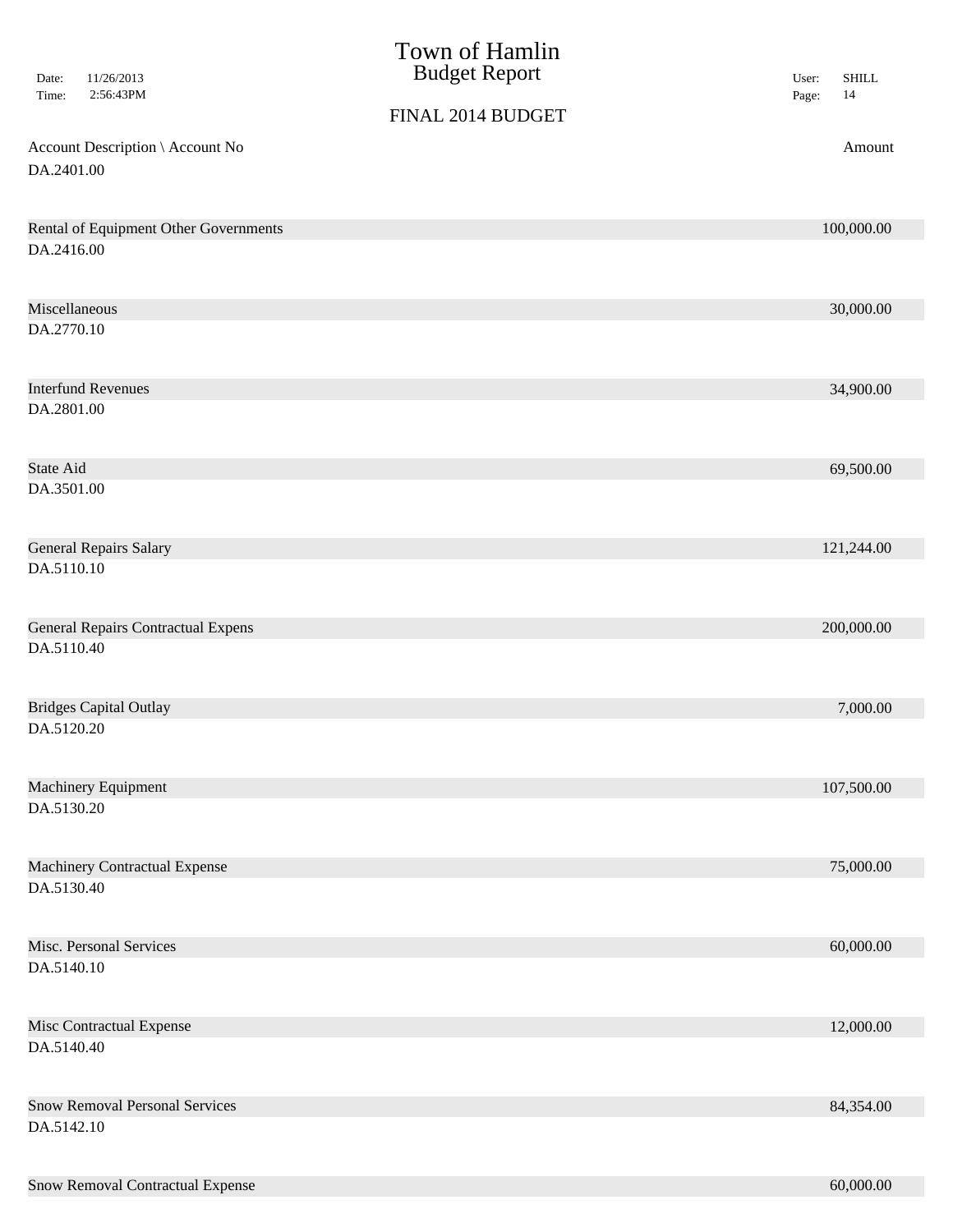| 11/26/2013<br>Date:<br>2:56:43PM<br>Time:      | Town of Hamlin<br><b>Budget Report</b><br>FINAL 2014 BUDGET | <b>SHILL</b><br>User:<br>$15\,$<br>Page: |
|------------------------------------------------|-------------------------------------------------------------|------------------------------------------|
| Account Description \ Account No<br>DA.5142.40 |                                                             | Amount                                   |
|                                                |                                                             |                                          |
| Services other Governments Personal Services   |                                                             | 339,000.00                               |
| DA.5148.10                                     |                                                             |                                          |
| Services Other Governments Contractual Expense |                                                             | 170,000.00                               |
| DA.5148.40                                     |                                                             |                                          |
| <b>Employees Benefits uniforms</b>             |                                                             | 6,300.00                                 |
| DA.9000.80                                     |                                                             |                                          |
| <b>State Retirement</b>                        |                                                             | 69,440.00                                |
| DA.9010.80                                     |                                                             |                                          |
| Social Security                                |                                                             | 39,780.00                                |
| DA.9030.80                                     |                                                             |                                          |
| Workers' Comp                                  |                                                             | 39,870.00                                |
| DA.9040.80                                     |                                                             |                                          |
| Eyewear & Shoes                                |                                                             | 1,375.00                                 |
| DA.9045.80                                     |                                                             |                                          |
| <b>Unemployment Insurance</b>                  |                                                             | 500.00                                   |
| DA.9050.80                                     |                                                             |                                          |
| <b>Disability Insurance</b>                    |                                                             | 5,200.00                                 |
| DA.9055.80                                     |                                                             |                                          |
| Medical & Dental                               |                                                             | 204,000.00                               |
| DA.9060.80                                     |                                                             |                                          |
| Total - DA                                     |                                                             | 3,205,126.00                             |
| <b>TAXES</b>                                   |                                                             | 7,425.00                                 |
| E1.1001.00                                     |                                                             |                                          |
| <b>Interest and Earnings</b>                   |                                                             | 75.00                                    |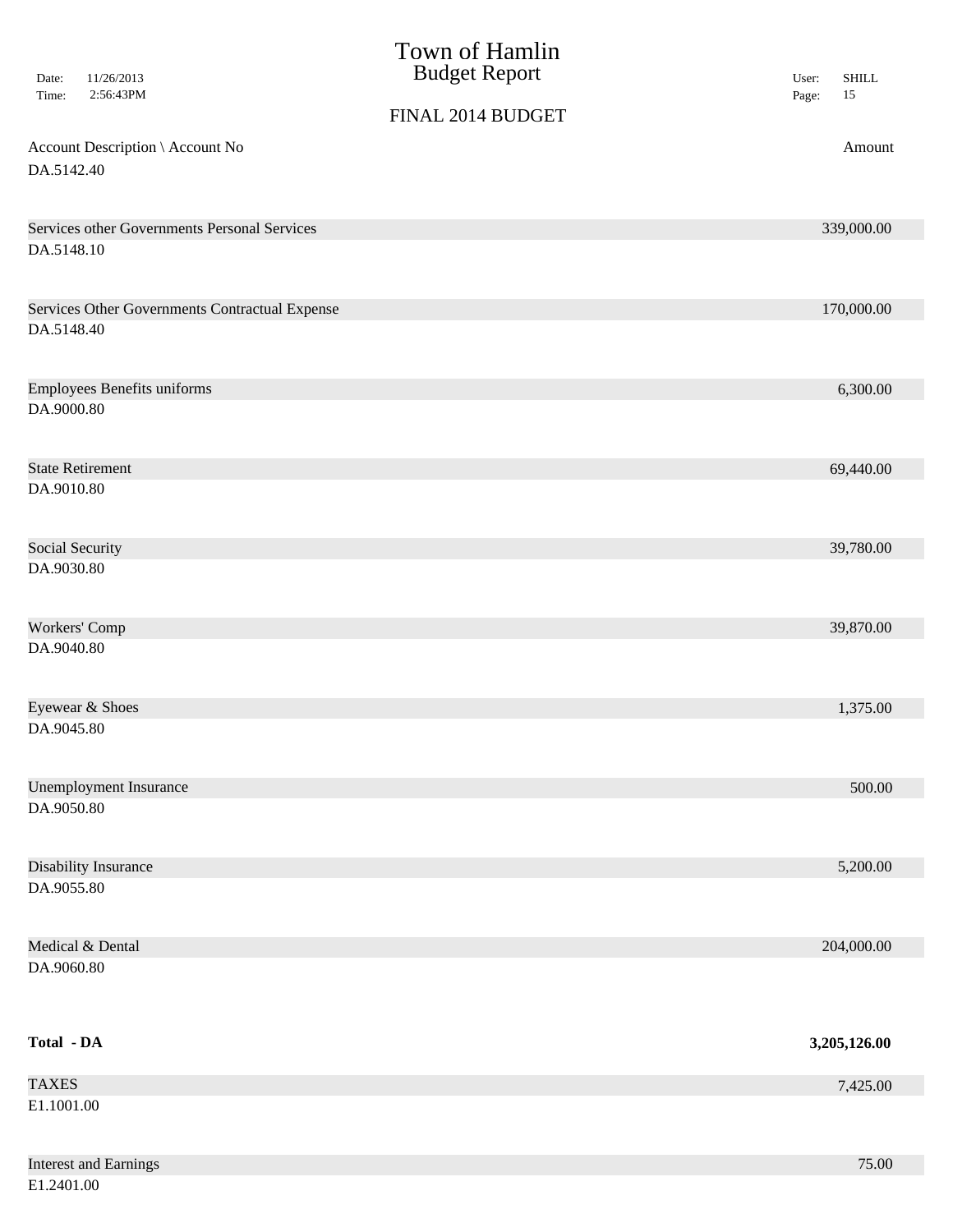| 11/26/2013<br>Date:<br>2:56:43PM<br>Time: | Town of Hamlin<br><b>Budget Report</b> | <b>SHILL</b><br>User:<br>$16\,$<br>Page: |
|-------------------------------------------|----------------------------------------|------------------------------------------|
|                                           | FINAL 2014 BUDGET                      |                                          |
| Account Description \ Account No          |                                        | Amount                                   |
| <b>Contracutal Expense</b>                |                                        | 7,500.00                                 |
| E1.5182.40                                |                                        |                                          |
| Total - E1                                |                                        | 15,000.00                                |
| <b>TAXES</b>                              |                                        | 3,470.00                                 |
| E2.1001.00                                |                                        |                                          |
| <b>Interest and Earnings</b>              |                                        | 30.00                                    |
| E2.2401.00                                |                                        |                                          |
| Morton Light Contractual Expense          |                                        | 3,500.00                                 |
| E2.5182.40                                |                                        |                                          |
| Total - E2                                |                                        | 7,000.00                                 |
| <b>TAXES</b>                              |                                        | 4,970.00                                 |
| E3.1001.00                                |                                        |                                          |
| <b>Interest and Earnings</b>              |                                        | 30.00                                    |
| E3.2401.00                                |                                        |                                          |
| Hillcrest Light Contractual Expense       |                                        | 5,000.00                                 |
| E3.5182.40                                |                                        |                                          |
| Total - E3                                |                                        | 10,000.00                                |
| <b>TAXES</b>                              |                                        | 1,975.00                                 |
| E4.1001.00                                |                                        |                                          |
|                                           |                                        |                                          |
| <b>Interest and Earnings</b>              |                                        | 25.00                                    |
| E4.2401.00                                |                                        |                                          |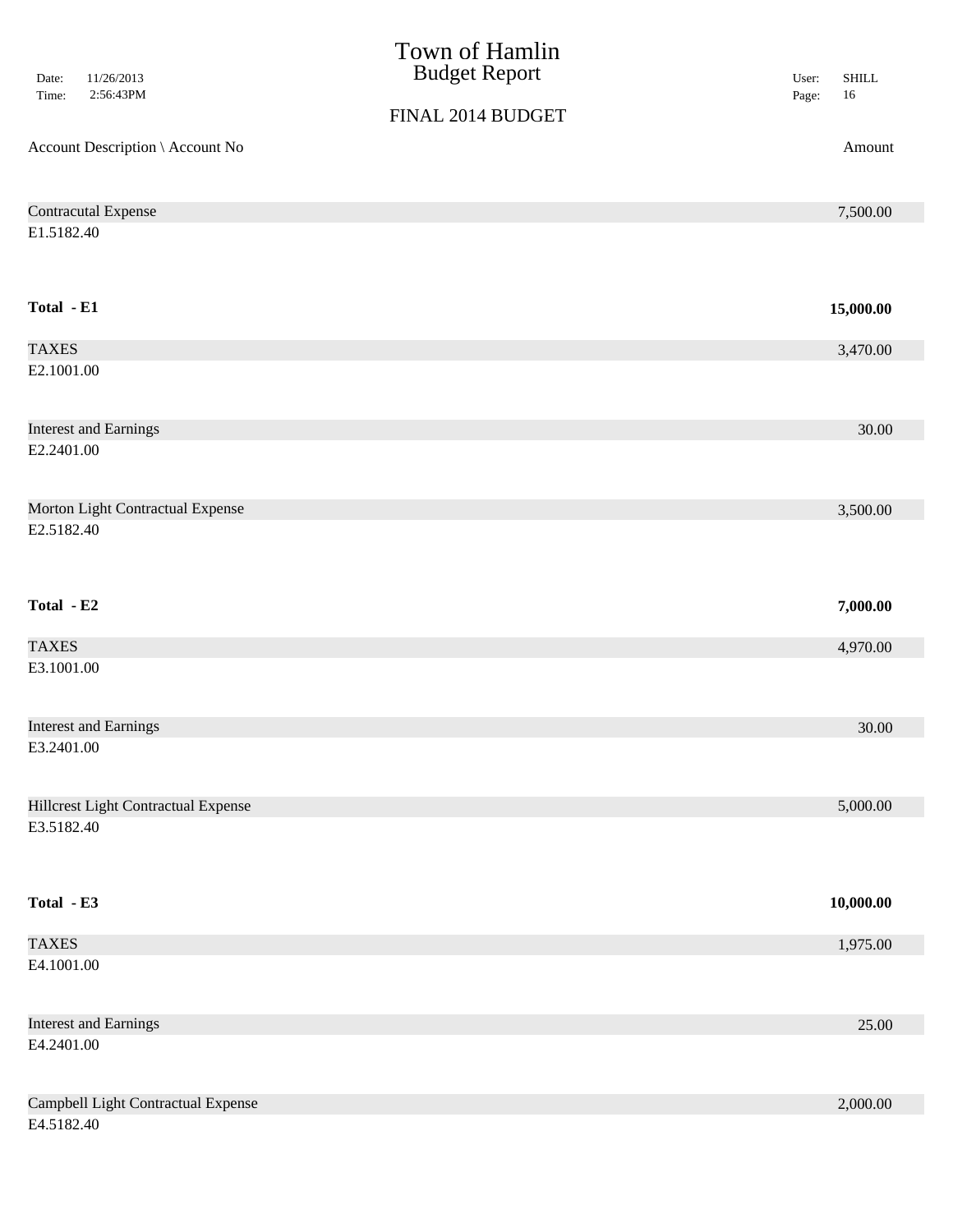| 11/26/2013<br>Date:<br>2:56:43PM<br>Time: | Town of Hamlin<br><b>Budget Report</b> | <b>SHILL</b><br>User:<br>$17\,$<br>Page: |
|-------------------------------------------|----------------------------------------|------------------------------------------|
|                                           | FINAL 2014 BUDGET                      |                                          |
| Account Description \ Account No          |                                        | Amount                                   |
| Total - E4                                |                                        | 4,000.00                                 |
| <b>TAXES</b>                              |                                        | 2,185.00                                 |
| E5.1001.00                                |                                        |                                          |
| <b>Interest and Earnings</b>              |                                        | 15.00                                    |
| E5.2401.10                                |                                        |                                          |
| <b>Contractual Expense</b>                |                                        | 2,200.00                                 |
| E5.5182.40                                |                                        |                                          |
| Total - E5                                |                                        | 4,400.00                                 |
| <b>TAXES</b>                              |                                        | 9,019.00                                 |
| SP.1001.00                                |                                        |                                          |
| <b>Interest and Earnings</b>              |                                        | 100.00                                   |
| SP.2401.00                                |                                        |                                          |
| Personal Services-Salary                  |                                        | 4,825.00                                 |
| SP.7110.10                                |                                        |                                          |
| <b>Parks Contractual Expense</b>          |                                        | 3,500.00                                 |
| SP.7110.40                                |                                        |                                          |
| <b>NYS Retirement</b>                     |                                        | 222.00                                   |
| SP.9010.80                                |                                        |                                          |
| Social Security                           |                                        | 343.00                                   |
| SP.9030.80                                |                                        |                                          |
| Disability                                |                                        | 229.00                                   |
| SP.9055.80                                |                                        |                                          |
| Total - SP                                |                                        | 18,238.00                                |
| <b>TAXES</b>                              |                                        | 69,364.00                                |
| SS.1001.00                                |                                        |                                          |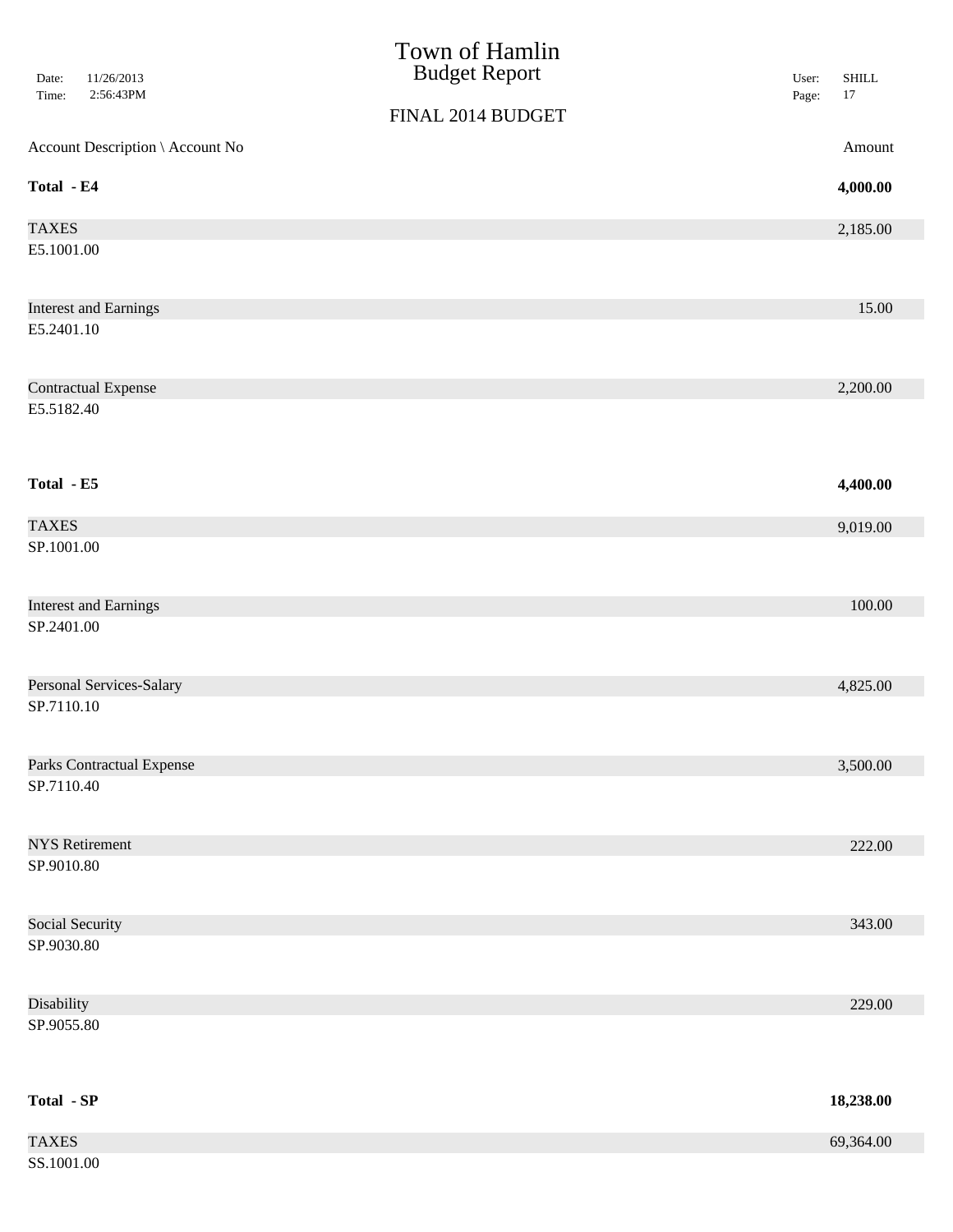| Date:<br>Time:    | 11/26/2013<br>2:56:43PM                      | Town of Hamlin<br><b>Budget Report</b> | <b>SHILL</b><br>User:<br>$18\,$<br>Page: |
|-------------------|----------------------------------------------|----------------------------------------|------------------------------------------|
|                   |                                              | FINAL 2014 BUDGET                      |                                          |
|                   | Account Description \ Account No             |                                        | Amount                                   |
|                   | Interest & Penalties on Sewer Rents          |                                        | 200.00                                   |
| SS.2128.00        |                                              |                                        |                                          |
|                   | Interest & Earnings                          |                                        | 800.00                                   |
| SS.2401.00        |                                              |                                        |                                          |
|                   | Sewage C ollecting System Personal Services  |                                        | 18,000.00                                |
| SS.8120.10        |                                              |                                        |                                          |
|                   | Sewage Collecting System Equipment           |                                        | 25,000.00                                |
| SS.8120.20        |                                              |                                        |                                          |
|                   | Sewage Collecting System Contractual Expense |                                        | 15,000.00                                |
| SS.8120.40        |                                              |                                        |                                          |
|                   | Sewer Power & Light                          |                                        | 1,800.00                                 |
| SS.8130.40        |                                              |                                        |                                          |
|                   | <b>State Retirement</b>                      |                                        | 1,129.00                                 |
| SS.9010.80        |                                              |                                        |                                          |
| Social Security   |                                              |                                        | 1,352.00                                 |
| SS.9030.80        |                                              |                                        |                                          |
| Workers' Comp     |                                              |                                        | 2,517.00                                 |
| SS.9040.80        |                                              |                                        |                                          |
|                   | Disability Insurance                         |                                        | 114.00                                   |
| SS.9055.80        |                                              |                                        |                                          |
|                   | Medical & Dental Insurance                   |                                        | 5,452.00                                 |
| SS.9060.80        |                                              |                                        |                                          |
| <b>Total - SS</b> |                                              |                                        | 140,728.00                               |
| <b>TAXES</b>      |                                              |                                        | 26,733.55                                |
| W0.1001.00        |                                              |                                        |                                          |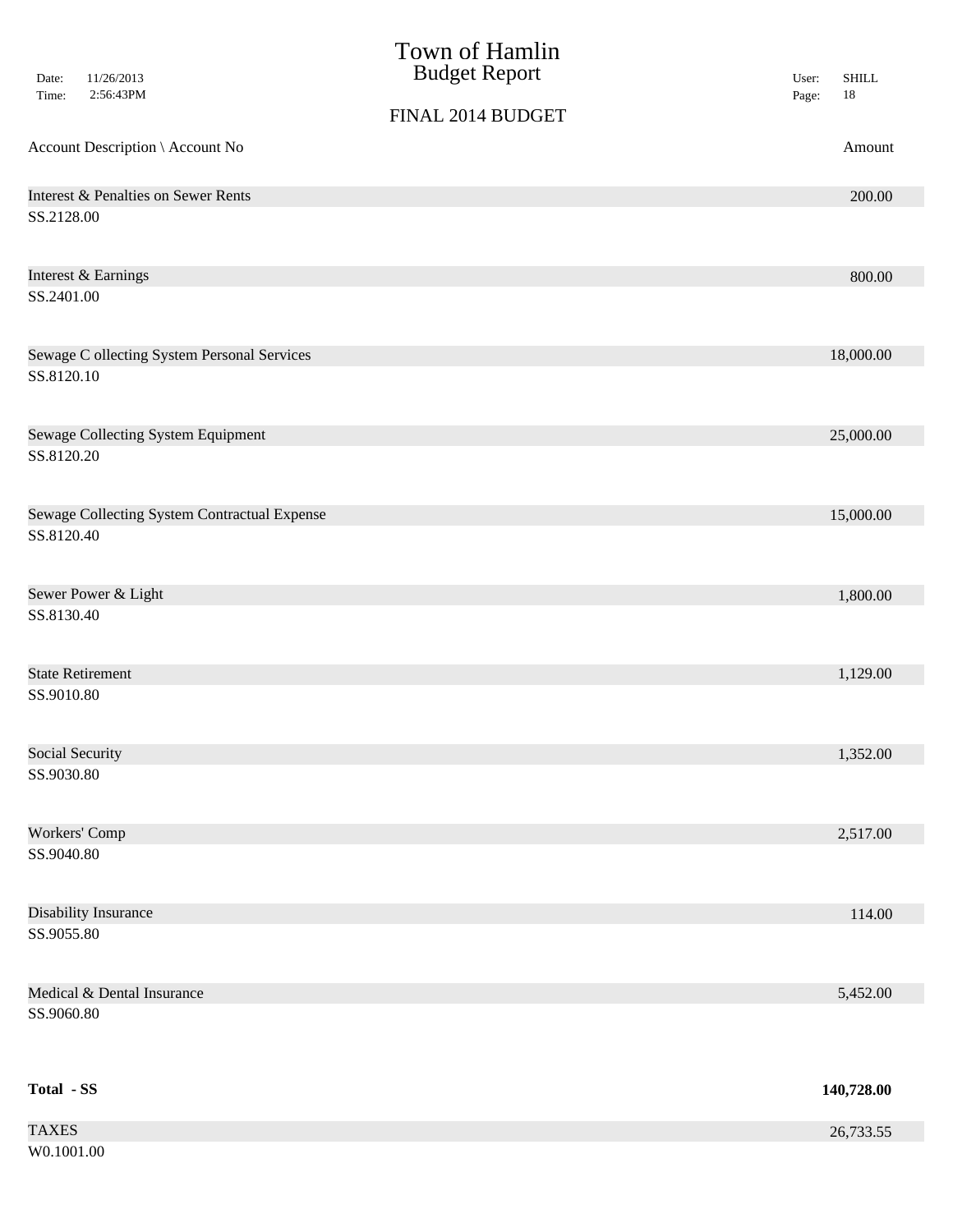|                |                                              | Town of Hamlin                                |                                      |
|----------------|----------------------------------------------|-----------------------------------------------|--------------------------------------|
| Date:<br>Time: | 11/26/2013<br>2:56:43PM                      | <b>Budget Report</b>                          | <b>SHILL</b><br>User:<br>19<br>Page: |
|                |                                              | FINAL 2014 BUDGET                             |                                      |
|                | Account Description \ Account No             |                                               | Amount                               |
|                | <b>Interest and Earnings</b>                 |                                               | 50.00                                |
| W0.2401.00     |                                              |                                               |                                      |
|                |                                              |                                               |                                      |
|                | BOND PRINCIPAL - WALKER LAKE ONTARIO RD N    |                                               | 21,000.00                            |
| W0.9730.60     |                                              |                                               |                                      |
|                |                                              |                                               |                                      |
|                | BOND INTEREST - WALKER LAKE ONTARIO ROAD N   |                                               | 5,783.55                             |
| W0.9730.70     |                                              |                                               |                                      |
|                |                                              |                                               |                                      |
|                |                                              |                                               |                                      |
| Total - W0     |                                              |                                               | 53,567.10                            |
| <b>TAXES</b>   |                                              |                                               | 58,690.50                            |
| W2.1001.00     |                                              |                                               |                                      |
|                |                                              |                                               |                                      |
|                |                                              | BOND PRINCIPAL - HAMLIN WALKER WATER DISTRICT | 35,700.00                            |
| W2.9730.60     |                                              |                                               |                                      |
|                |                                              |                                               |                                      |
|                |                                              | BOND INTEREST - HAMLIN WALKER WATER DISTRICT  | 22,990.50                            |
| W2.9730.70     |                                              |                                               |                                      |
|                |                                              |                                               |                                      |
|                |                                              |                                               |                                      |
| Total - W2     |                                              |                                               | 117,381.00                           |
| <b>TAXES</b>   |                                              |                                               | 20,207.50                            |
| W7.1001.00     |                                              |                                               |                                      |
|                |                                              |                                               |                                      |
|                | <b>Interest and Earnings</b>                 |                                               | 50.00                                |
| W7.2401.00     |                                              |                                               |                                      |
|                |                                              |                                               |                                      |
|                | <b>BOND PRINCIPAL - BENEDICT BEACH WATER</b> |                                               | 16,000.00                            |
| W7.9730.60     |                                              |                                               |                                      |
|                |                                              |                                               |                                      |
|                | <b>BOND INTEREST - BENEDICT BEACH WATER</b>  |                                               | 4,257.50                             |
| W7.9730.70     |                                              |                                               |                                      |
|                |                                              |                                               |                                      |
|                |                                              |                                               |                                      |
| Total - W7     |                                              |                                               | 40,515.00                            |
|                |                                              |                                               |                                      |
| W8.0599.00     | <b>Appropriated Fund Balance</b>             |                                               | 414.50                               |
|                |                                              |                                               |                                      |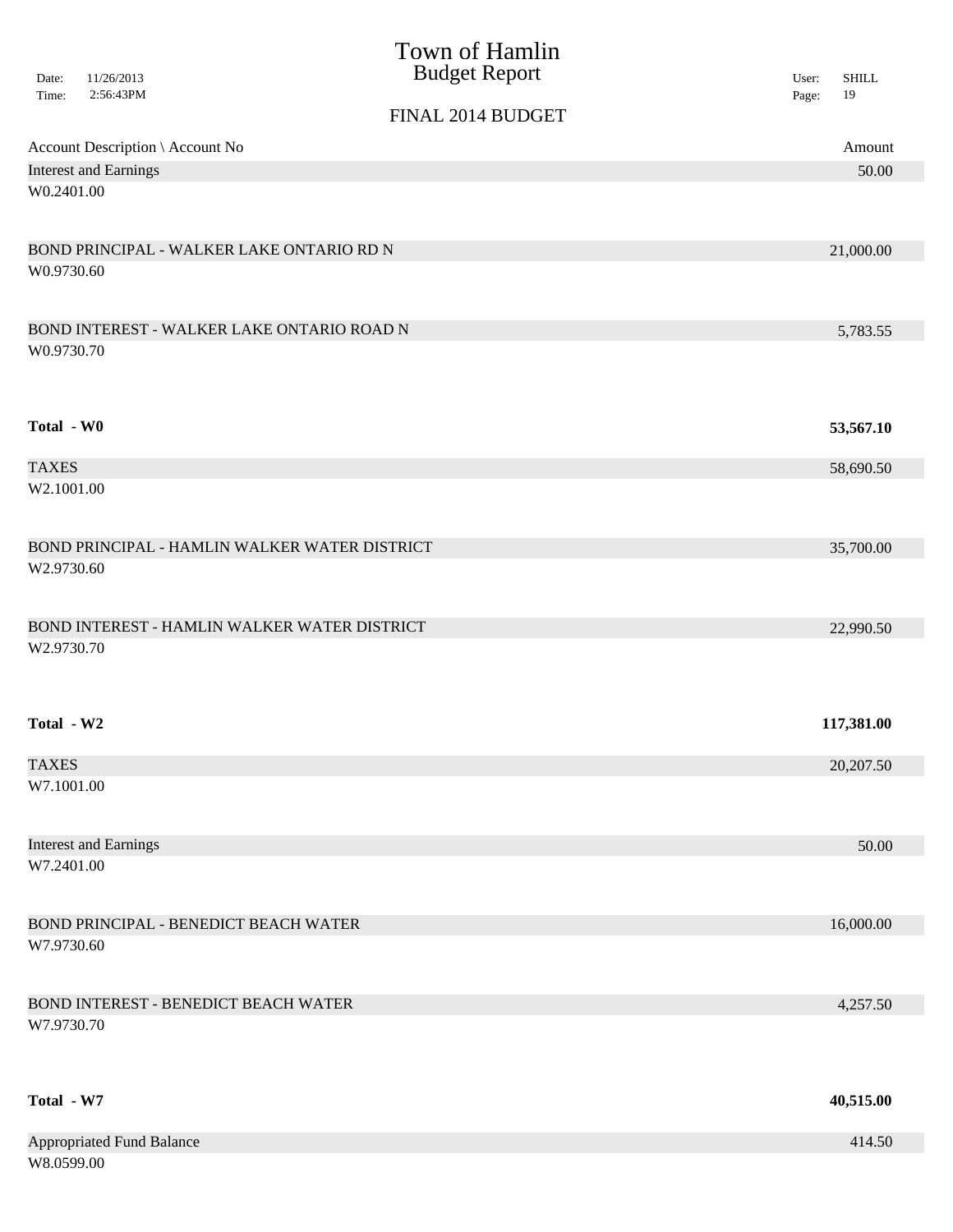| 11/26/2013<br>Date:<br>2:56:43PM                | Town of Hamlin<br><b>Budget Report</b> | <b>SHILL</b><br>User: |
|-------------------------------------------------|----------------------------------------|-----------------------|
| Time:                                           | FINAL 2014 BUDGET                      | 20<br>Page:           |
| Account Description \ Account No                |                                        | Amount                |
| <b>Interest and Earnings</b><br>W8.2401.00      |                                        | 50.00                 |
|                                                 |                                        |                       |
| BOND PRINCIPAL - N HAMLIN BRICK SCHOOLHOUSE EXT |                                        | 300.00                |
| W8.9730.60                                      |                                        |                       |
| BOND INTEREST - N HAMLIN BRICK SCHOOLHOUSE EXT  |                                        | 164.50                |
| W8.9730.70                                      |                                        |                       |
| Total - W8                                      |                                        | 929.00                |
| <b>TAXES</b>                                    |                                        | 15,920.00             |
| W9.1001.00                                      |                                        |                       |
| <b>Interest and Earnings</b>                    |                                        | 50.00                 |
| W9.2401.00                                      |                                        |                       |
| <b>BOND PRINCIPAL - WALKER ROAD</b>             |                                        | 12,000.00             |
| W9.9730.60                                      |                                        |                       |
| BOND INTEREST - WALKER ROAD                     |                                        | 3,970.00              |
| W9.9730.70                                      |                                        |                       |
| Total - W9                                      |                                        | 31,940.00             |
| <b>TAXES</b>                                    |                                        | 2,703.27              |
| WB.1001.00                                      |                                        |                       |
| BOND PRINCIPAL - HAMLIN CLARKSON ROAD WATER     |                                        | 2,181.82              |
| WB.9730.60                                      |                                        |                       |
| BOND INTEREST - HAMLIN CLARKSON ROAD WATER      |                                        | 521.45                |
| WB.9730.70                                      |                                        |                       |
| <b>Total - WB</b>                               |                                        | 5,406.54              |
| <b>TAXES</b>                                    |                                        | 14,322.00             |
| WD.1001.00                                      |                                        |                       |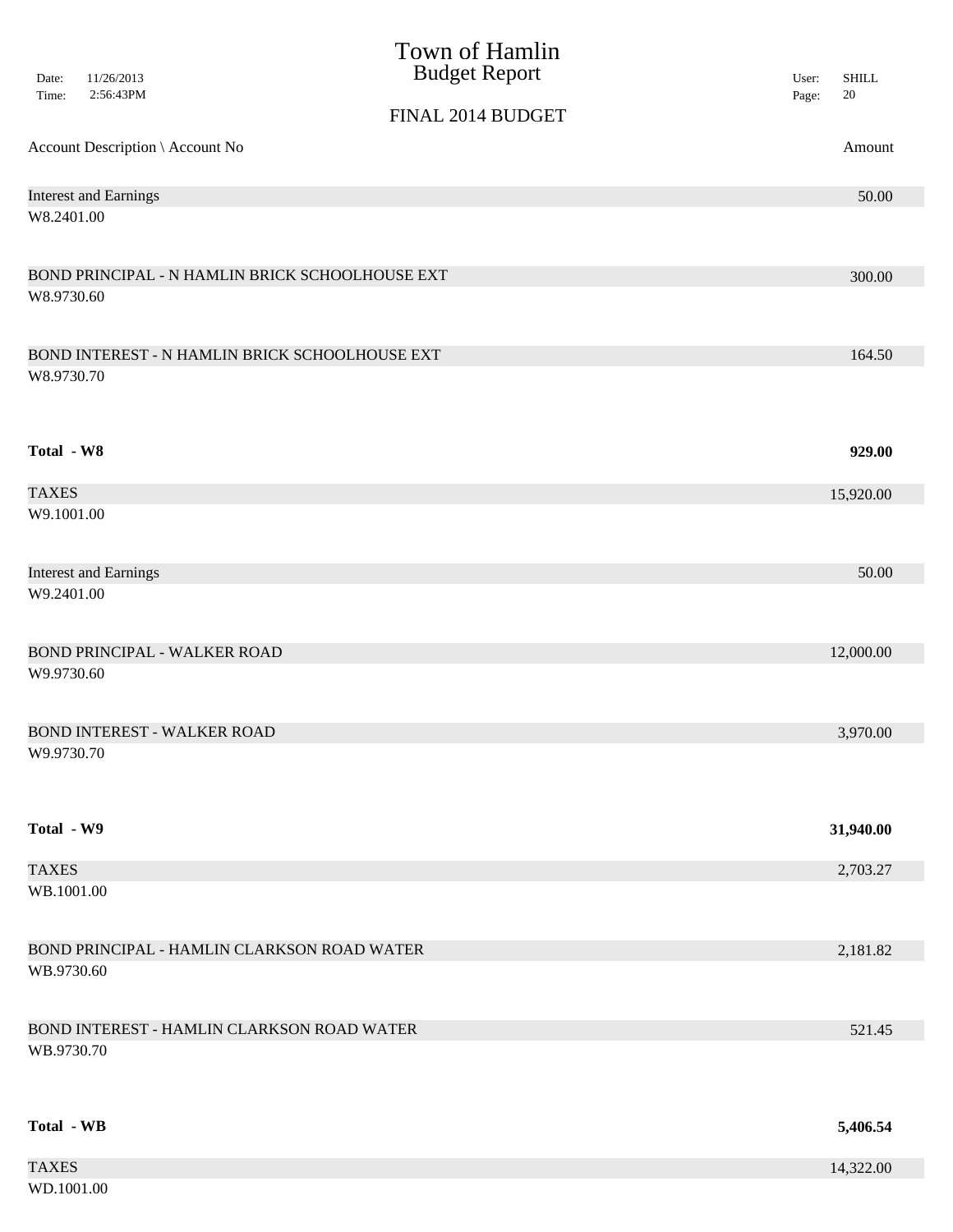|                   |                                                  | Town of Hamlin       |                |                        |
|-------------------|--------------------------------------------------|----------------------|----------------|------------------------|
| Date:<br>Time:    | 11/26/2013<br>2:56:43PM                          | <b>Budget Report</b> | User:<br>Page: | <b>SHILL</b><br>$21\,$ |
|                   |                                                  | FINAL 2014 BUDGET    |                |                        |
|                   | Account Description \ Account No                 |                      |                | Amount                 |
|                   | <b>Interest and Earnings</b>                     |                      |                | 50.00                  |
| WD.2401.00        |                                                  |                      |                |                        |
|                   | BOND PRINCIPAL - CHASE ROAD WATER                |                      |                | 5,000.00               |
| WD.9730.60        |                                                  |                      |                |                        |
|                   | <b>BOND INTEREST - CHASE ROAD WATER</b>          |                      |                | 9,372.00               |
| WD.9730.70        |                                                  |                      |                |                        |
| Total - WD        |                                                  |                      |                | 28,744.00              |
| <b>TAXES</b>      |                                                  |                      |                | 26,810.75              |
| WE.1001.00        |                                                  |                      |                |                        |
|                   | <b>AD VALORUM</b>                                |                      |                | 8,073.00               |
| WE.1028.00        |                                                  |                      |                |                        |
|                   | BOND PRINCIPAL - HAMLIN KENDALL DISTRCT #1 EXT 6 |                      |                | 11,000.00              |
| WE.9730.60        |                                                  |                      |                |                        |
|                   | BOND INTEREST - HAMLIN KENDALL DISTRICT #1 EXT 6 |                      |                | 23,883.75              |
| WE.9730.70        |                                                  |                      |                |                        |
| <b>Total - WE</b> |                                                  |                      |                | 69,767.50              |
| <b>TAXES</b>      |                                                  |                      |                | 15,198.00              |
| WF.1001.00        |                                                  |                      |                |                        |
|                   | Interest & Earnings                              |                      |                | 50.00                  |
| WF.2401.00        |                                                  |                      |                |                        |
|                   | BOND PRINCIPAL - MOSCOW ROAD WATER               |                      |                | 6,000.00               |
| WF.9730.60        |                                                  |                      |                |                        |
|                   | BOND INTEREST - MOSCOW ROAD WATER                |                      |                | 9,248.00               |
| WF.9730.70        |                                                  |                      |                |                        |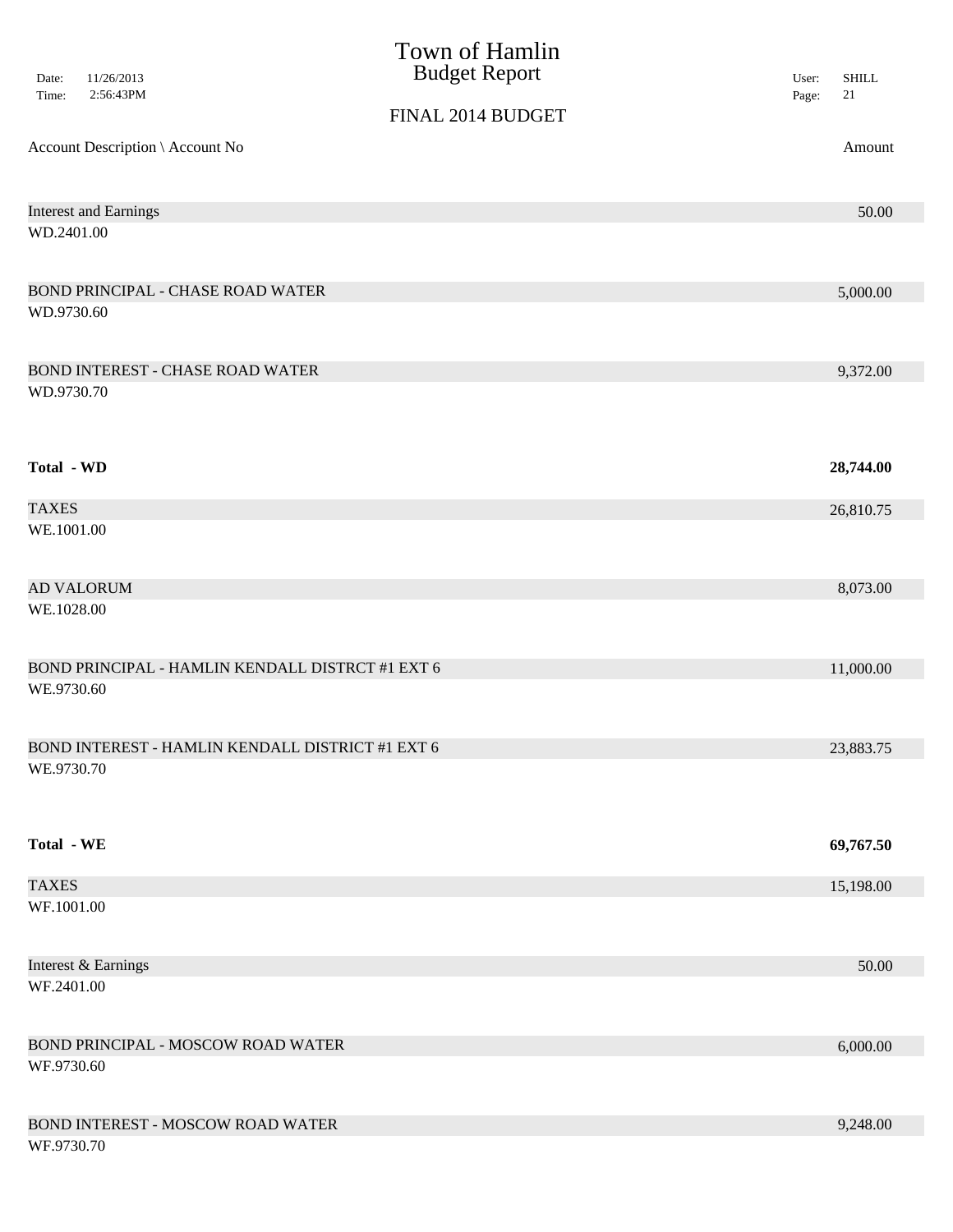|                                                   | Town of Hamlin<br><b>Budget Report</b> |                                          |
|---------------------------------------------------|----------------------------------------|------------------------------------------|
| 11/26/2013<br>Date:<br>2:56:43PM<br>Time:         |                                        | <b>SHILL</b><br>User:<br>$22\,$<br>Page: |
|                                                   | FINAL 2014 BUDGET                      |                                          |
| Account Description \ Account No                  |                                        | Amount                                   |
| <b>Total - WF</b>                                 |                                        | 30,496.00                                |
| <b>TAXES</b>                                      |                                        | 11,711.76                                |
| WG.1001.00                                        |                                        |                                          |
| <b>AD VALORUM</b>                                 |                                        | 3,627.00                                 |
| WG.1028.00                                        |                                        |                                          |
| Interest & Earnings                               |                                        | 200.00                                   |
| WG.2401.00                                        |                                        |                                          |
| BOND PRINCIPAL - HAMLIN KENDALL DISTRICT #1 EXT 5 |                                        | 7,000.00                                 |
| WG.9730.60                                        |                                        |                                          |
| BOND INTEREST - HAMLIN KENDALL DISTRCIT #1 EXT 5  |                                        | 8,538.76                                 |
| WG.9730.70                                        |                                        |                                          |
| <b>Total - WG</b>                                 |                                        | 31,077.52                                |
| <b>TAXES</b>                                      |                                        | 11,607.62                                |
| WH.1001.00                                        |                                        |                                          |
| Ad Valorem                                        |                                        | 1,123.63                                 |
| WH.1028.00                                        |                                        |                                          |
| Interest and earnings                             |                                        | 50.00                                    |
| WH.2401.00                                        |                                        |                                          |
| <b>BOND PRINCIPAL - WILER ROAD NO #1</b>          |                                        | 4,000.00                                 |
| WH.9730.60                                        |                                        |                                          |
| <b>BOND INTEREST - WILER ROAD NO #1</b>           |                                        | 8,781.25                                 |
| WH.9730.70                                        |                                        |                                          |
| <b>Total - WH</b>                                 |                                        | 25,562.50                                |
| <b>TAXES</b>                                      |                                        | 5,999.50                                 |
| WI.1001.00                                        |                                        |                                          |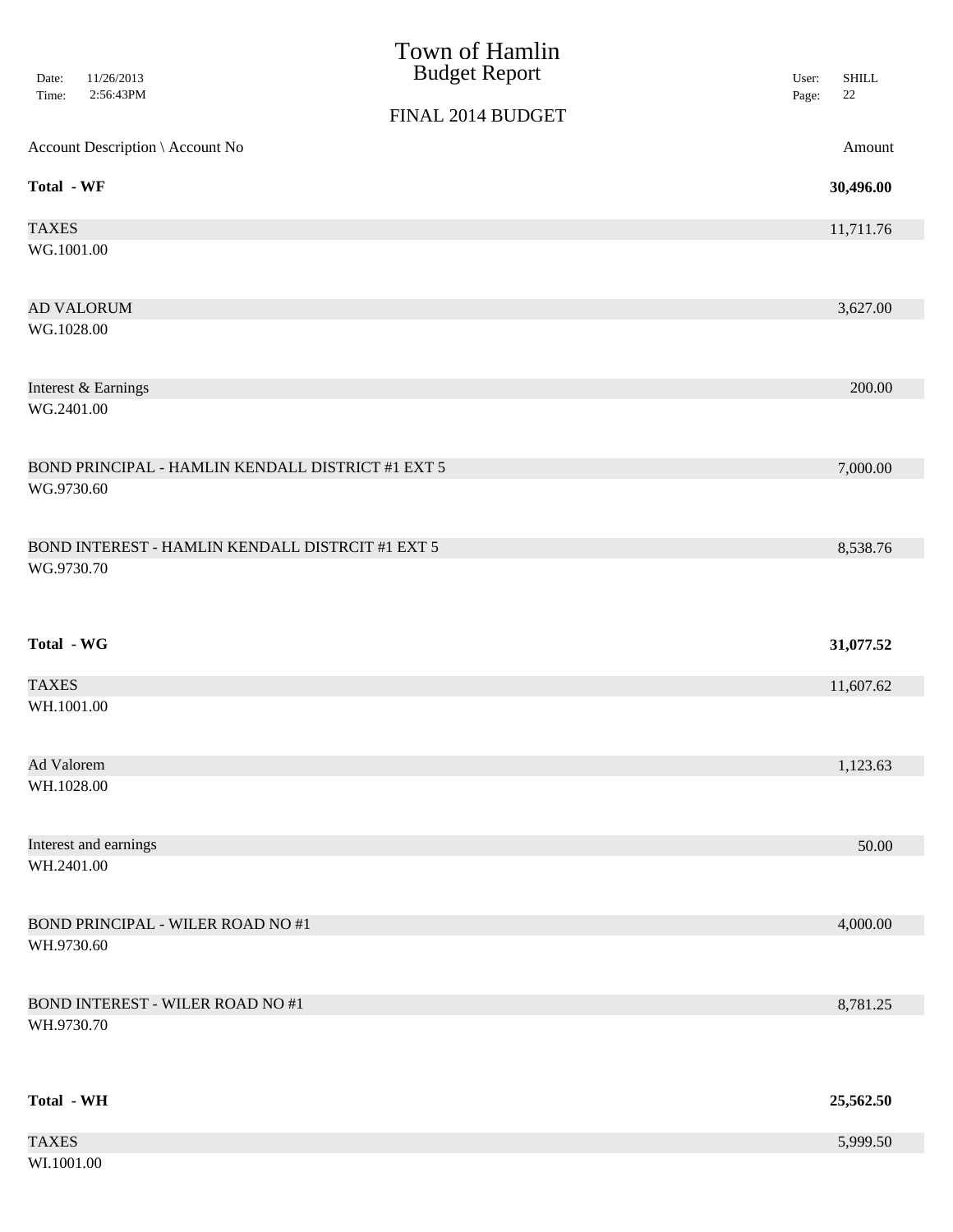| Date:<br>Time: | 11/26/2013<br>2:56:43PM                        | Town of Hamlin<br><b>Budget Report</b>          | <b>SHILL</b><br>User:<br>$23\,$<br>Page: |
|----------------|------------------------------------------------|-------------------------------------------------|------------------------------------------|
|                |                                                | FINAL 2014 BUDGET                               |                                          |
|                | Account Description \ Account No               |                                                 | Amount                                   |
| Ad Valorem     |                                                |                                                 | 7,208.50                                 |
| WI.1028.00     |                                                |                                                 |                                          |
|                | <b>Interest and Earnings</b>                   |                                                 | 100.00                                   |
| WI.2401.00     |                                                |                                                 |                                          |
|                | <b>BOND PRINCIPAL - WILER ROAD NO#2</b>        |                                                 | 4,000.00                                 |
| WI.9730.60     |                                                |                                                 |                                          |
|                | <b>BOND INTEREST - WILER ROAD NO#2</b>         |                                                 | 9,308.00                                 |
| WI.9730.70     |                                                |                                                 |                                          |
| Total - WI     |                                                |                                                 | 26,616.00                                |
| <b>TAXES</b>   |                                                |                                                 | 34,633.75                                |
| WJ.1001.00     |                                                |                                                 |                                          |
|                | <b>Interest and Earnings</b>                   |                                                 | 50.00                                    |
| WJ.2401.00     |                                                |                                                 |                                          |
|                |                                                | BOND PRINCIPAL - N HAMLIN MARTIN & KETCHUM ROAD | 20,000.00                                |
| WJ.9730.60     |                                                |                                                 |                                          |
|                | BOND INTEREST - N HAMLIN MARTIN & KETCHUM ROAD |                                                 | 14,683.75                                |
| WJ.9730.70     |                                                |                                                 |                                          |
| Total - WJ     |                                                |                                                 | 69,367.50                                |
| <b>Taxes</b>   |                                                |                                                 | 10,705.00                                |
| WK.1001.00     |                                                |                                                 |                                          |
|                | Interest & Earnings                            |                                                 | 50.00                                    |
| WK.2401.00     |                                                |                                                 |                                          |
|                | BOND INTEREST - BRICK SCHOOLHOUSE WATER        |                                                 | 2,000.00                                 |
| WK.9730.70     |                                                |                                                 |                                          |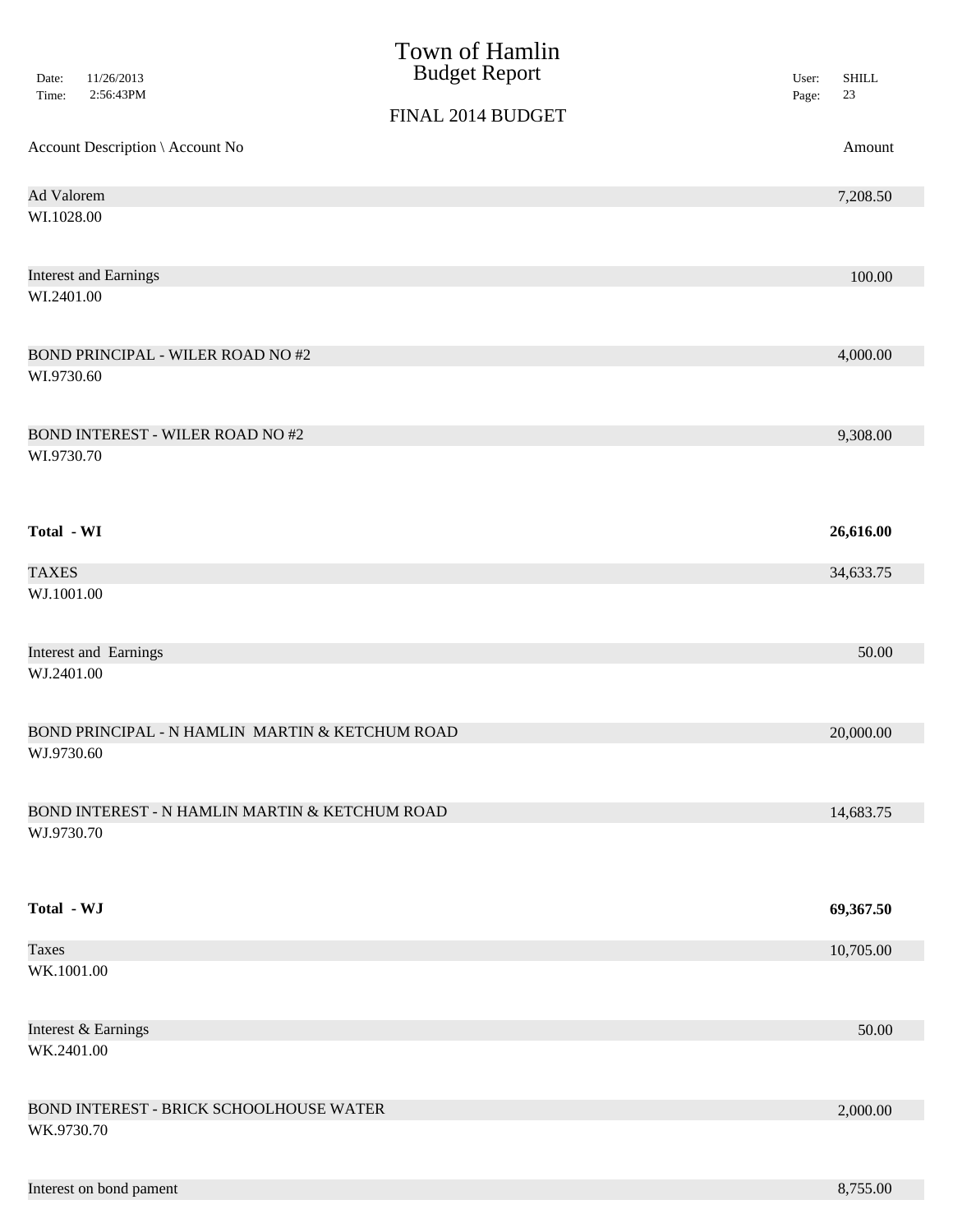| 11/26/2013<br>Date:<br>2:56:43PM<br>Time:      | Town of Hamlin<br><b>Budget Report</b> | <b>SHILL</b><br>User:<br>$24\,$<br>Page: |
|------------------------------------------------|----------------------------------------|------------------------------------------|
|                                                | FINAL 2014 BUDGET                      |                                          |
| Account Description \ Account No<br>WK.9760.30 |                                        | Amount                                   |
| Total - WK                                     |                                        | 21,510.00                                |
| <b>Taxes</b>                                   |                                        | 7,357.50                                 |
| WL.1001.00                                     |                                        |                                          |
| Interest and earnings                          |                                        | 50.00                                    |
| WL.2401.00                                     |                                        |                                          |
| BOND PRINCIPAL - ROOSEVELT HIGHWAY WATER       |                                        | 1,000.00                                 |
| WL.9730.60                                     |                                        |                                          |
| BOND INTEREST - ROOSEVELT HIGHWAY WATER        |                                        | 6,407.50                                 |
| WL.9730.70                                     |                                        |                                          |
| Total - WL                                     |                                        | 14,815.00                                |
| <b>TAXES</b>                                   |                                        | 8,625.00                                 |
| WM.1001.00                                     |                                        |                                          |
| <b>INTEREST AND EARNINGS</b>                   |                                        | 100.00                                   |
| WM.2401.00                                     |                                        |                                          |
| <b>BOND PRINCIPAL CHURCH ROAD #2</b>           |                                        | 2,000.00                                 |
| WM.9730.60                                     |                                        |                                          |
| <b>BOND INTEREST - CHURCH ROAD #2</b>          |                                        | 6,725.00                                 |
| WM.9730.70                                     |                                        |                                          |
| Total - WM                                     |                                        | 17,450.00                                |
| <b>TAXES</b>                                   |                                        | 15,806.25                                |
| WN.1001.00                                     |                                        |                                          |
| <b>Interest and Earnings</b>                   |                                        | 50.00                                    |

WN.2401.00